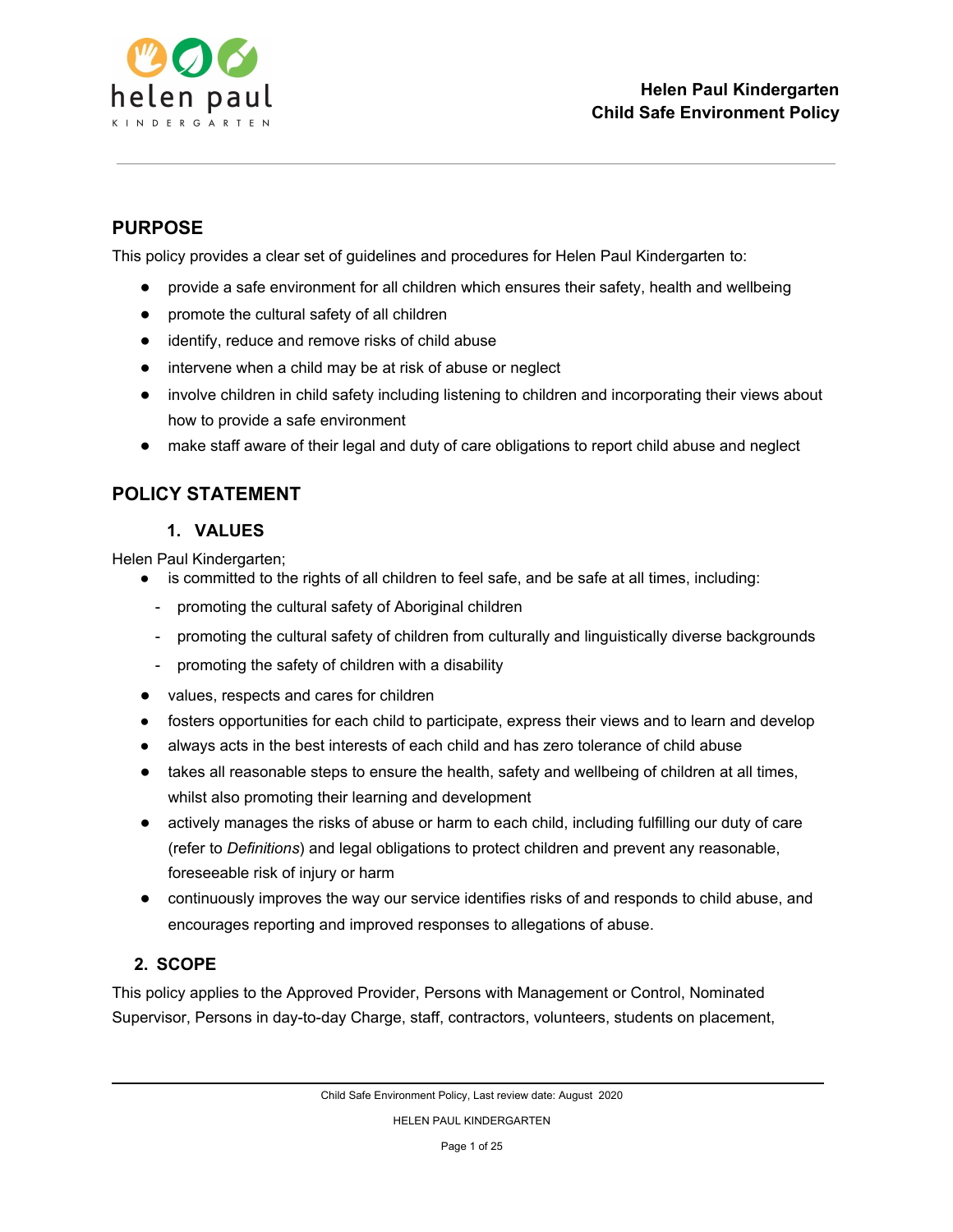

parents/guardians, children and others attending the programs and activities of Helen Paul Kindergarten, including during offsite excursions and activities.

## **RESPONSIBILITIES**

### **The Approved Provider and Persons with Management or Control are responsible for:**

- providing leadership for an organisational culture of accountability for child safety which is open to scrutiny and is continuously reviewed and improved
- advising staff of current child protection legislation, and their legal and duty of care obligations (Regulation 84)
- undertaking child safety reviews and developing an action plan in consultation with staff, parents/guardians and children to maintain Child Safe Standards at Helen Paul Kindergarten (refer to *Sources*)
- conducting recruitment and induction processes for staff in line with this policy (refer to Attachment 2 – Guidelines for incorporation of child safety into the recruitment and management of staff)
- screening contractors, volunteers and students in line with their roles (refer to Attachment 3 Guidelines for incorporation of child safety into recruitment and management of contractors, volunteers and students)
- ensuring that contractors, volunteers, students, parents/guardians and other visitors to the service are not left with sole supervision of individual children or groups of children
- ensuring that contact is prevented or responding if it has occurred, when the service has been notified of a court order prohibiting an adult from contacting an enrolled child
- ensuring staff, and where appropriate, contractors, volunteers and students undertake appropriate training on child safety, including recognising the signs and symptoms of child abuse (refer to *Definitions*), knowing how to respond, and understanding responsibilities and processes for reporting (refer to Attachment 4 – Processes for responding to and reporting suspected child abuse)
- ensuring procedures for reporting and responding to suspected child abuse or neglect are promoted across the service and regularly reviewed in partnership with staff and parents/guardians, and where appropriate contractors, volunteers, students and children (refer to Attachment 4: Processes for responding to and reporting suspected child abuse)
- fulfilling legal obligations, including mandatory reporting and duty of care obligations (refer to *Definitions*) (refer to Attachment 4 – Processes for responding to and reporting suspected child abuse)
- offering support to the child and their family, and to staff in response to concerns or reports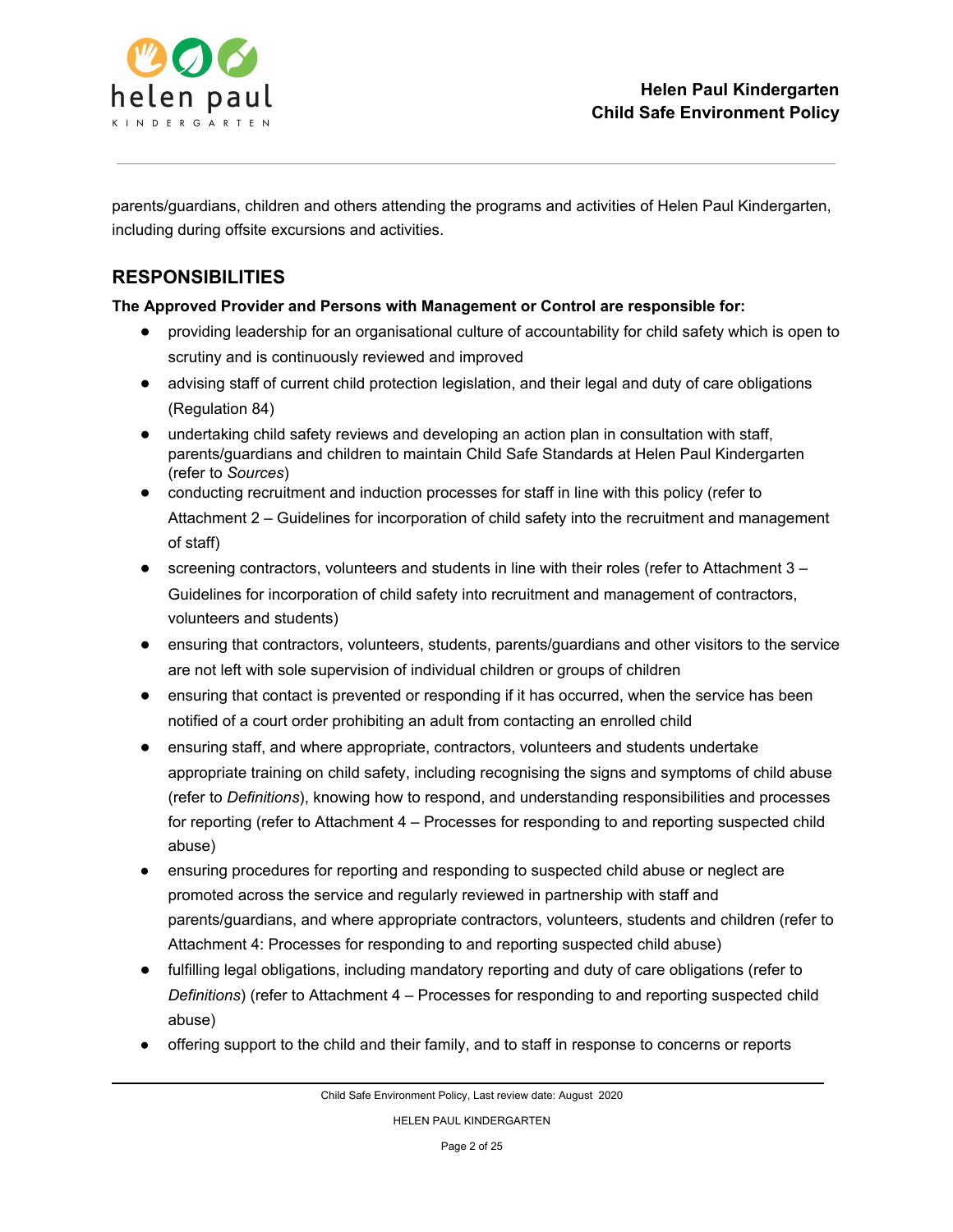

relating to the safety, health and wellbeing of a child at Helen Paul Kindergarten

- maintaining co-operative relationships with appropriate services and/or professionals (including Child FIRST/Orange Door) in the best interests of children and their families
- ensuring processes for responding to and reporting are followed when there are significant concerns for the safety, health or wellbeing of a child at the service (refer to Attachment 4 – Processes for responding to and reporting suspected child abuse)
- notifying DET within 24 hours of a serious incident (refer to *Definitions*) occurring at the service
- notifying DET within 24 hours in writing of becoming aware of a notifiable complaint (refer to *Definitions*) or allegation regarding the safety, health and/or welfare of a child at the service
- notifying the Commission for Children and Young People who the nominated head of organisation (refer to *Definitions)* and maintaining the currency of the information
- notifying the Commission for Children and Young People within 3 business days of becoming aware of a reportable allegation (refer to *Definitions)*
- investigating an allegation against an employee or volunteer (subject to police clearance on criminal matters or matters involving family violence), advising the Commission for Children and Young People who is undertaking the investigation
- managing the risks to children whilst undertaking the investigation
- updating the Commission for Children and Young People within 30 calendar days with detailed information about the reportable allegation and any action
- notifying the Commission for Children and Young People of the investigation findings and any disciplinary action taken (or the reasons no action was taken)
- maintaining confidentiality at all times (refer to *Privacy and Confidentiality Policy*)
- reviewing this policy in consultation with staff, volunteers, parents/guardians, and children
- providing appropriate resources and training to assist staff, contractors, volunteers and students to implement this policy (refer to *Sources*)
- protecting the rights of children and families, and encouraging their participation in decision-making
- keeping staff, contractors, parents/guardian, volunteers and students informed of any relevant changes in legislation and practices in relation to this policy
- ensuring all staff, students, contractors, parents/guardians, volunteers and visitors abide by the *Code of Conduct Policy*
- ensuring an explicit statement of Helen Paul Kindergarten's commitment to child safety is included in all advertising promotion for the organisation.

### **The Nominated Supervisor and Persons in Day-to-Day Charge are responsible for:**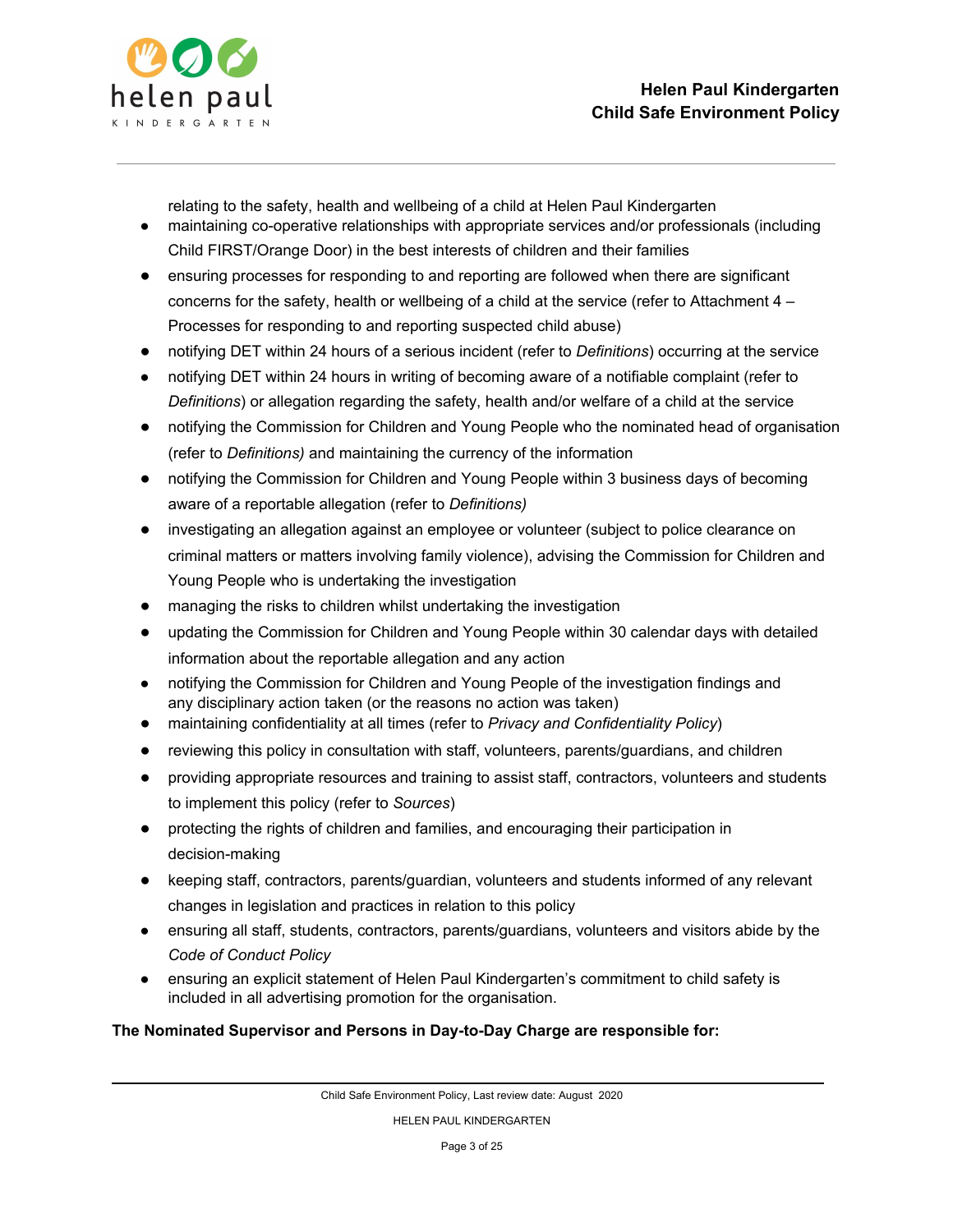

- keeping up to date and complying with any relevant changes in legislation and practices in relation to this policy
- ensuring continuous improvement in the implementation of the Child Safe Standards in Helen Paul Kindergarten promoting an organisational culture of accountability for child safety which is open to scrutiny and is continuously reviewed and improved (refer to *Sources*)
- ensuring the implementation of strategies to prevent child abuse in consultation with the Approved Provider and staff
- providing appropriate resources and training to assist staff, contractors, volunteers and students to implement this policy (refer to *Sources*)
- ensuring processes for responding to and reporting are followed when there are significant concerns for the safety, health or wellbeing of a child at the service (refer to Attachment 4 – Processes for responding to and reporting suspected child abuse)
- fulfilling legal obligations, including mandatory reporting and duty of care obligations (refer to *Definitions*) (refer to Attachment 4 – Processes for responding to and reporting suspected child abuse)
- notifying the Approved Provider or Person with Management or Control immediately on becoming aware of a concern, complaint or allegation regarding the safety, health and welfare of a child at Helen Paul Kindergarten
- offering support to the child and their family, and to educators and staff in response to concerns or reports relating to the safety, health and wellbeing of a child at Helen Paul Kindergarten
- making all staff aware of this policy, the Code of Conduct Policy and the Interactions with Children Policy and holding them to account for the behavioural expectations identified.
- implementing and reviewing this policy in consultation with the Approved Provider or Person with Management or Control, educators, staff, contractors and parents/guardians and children
- planning so that no child is left alone (or is out of sight) with a contractor, volunteer, student, parent/guardian or visitor, at the service.

### **All staff are responsible for:**

- keeping up to date and complying with any relevant changes in legislation and practices in relation to this policy
- contributing to an organisational culture of child safety
- identifying the potential for child abuse at Helen Paul Kindergarten, and developing and implementing effective prevention strategies in consultation with the Approved Provider and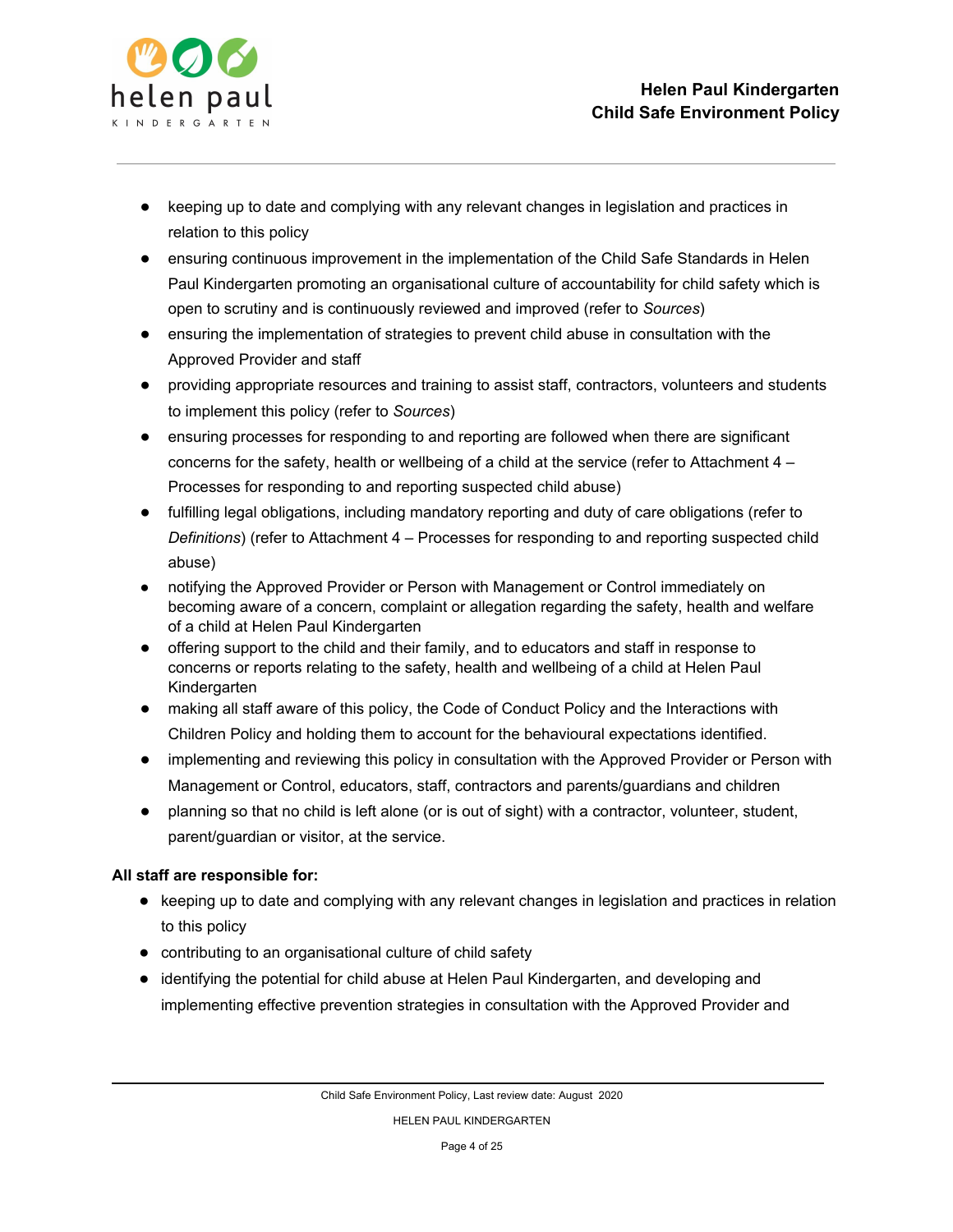

Person with Management or Control and the Nominated Supervisor and Person in day to day **Charge** 

- fulfilling their legal responsibilities, including mandatory reporting (refer to *Definitions)* and duty of care obligations (refer to *Definitions*) (refer to Attachment 4 – Processes for responding to and reporting suspected child abuse)
- following processes for responding to and reporting suspected child abuse (Attachment 4: Processes for responding to and reporting suspected child abuse)
- undertaking appropriate training on child protection, including recognising the signs and symptoms of child abuse (refer to *Definitions*), knowing how to respond, and understanding responsibilities and processes for reporting (refer to Attachment 4 – Processes for responding to and reporting suspected child abuse)
- supporting the maintenance of Child Safe Standards in Helen Paul Kindergarten in consultation with the Approved Provider and Person with Management or Control and Nominated Supervisor and Person in day to day Charge at the service
- notifying the Nominated Supervisor, Person in day to day Charge, the Approved Provider or the Person with Management or Control immediately on becoming aware of any concerns, complaints or allegations regarding the safety, health and welfare of a child at Helen Paul Kindergarten
- offering support to the child and their family in response to concerns or reports relating to the safety, health and wellbeing of a child at Helen Paul Kindergarten
- co-operating with other services and/or professionals (including Child FIRST) in the best interests of children and their families
- informing families of support services available to them (such as Child FIRST), and of the assistance these services can provide
- conducting activities so that no child is left alone (or is out of sight) with a contractor, visitor, volunteer, student or parent/guardian at the service
- following Helen Paul Kindergarten's processes where the service has been notified of a court order prohibiting an adult from contacting an enrolled child
- maintaining confidentiality at all times (refer to *Privacy and Confidentiality Policy*)
- contributing to a review of this policy in consultation with the Approved Provider, Person with Management or Control, Nominated Supervisor and Person in day to day Charge
- educating and empowering children to talk about events and situations that make them feel uncomfortable
- ensuring that children at the service are not subjected to any form of corporal punishment, or any discipline that is unreasonable or excessive in the circumstances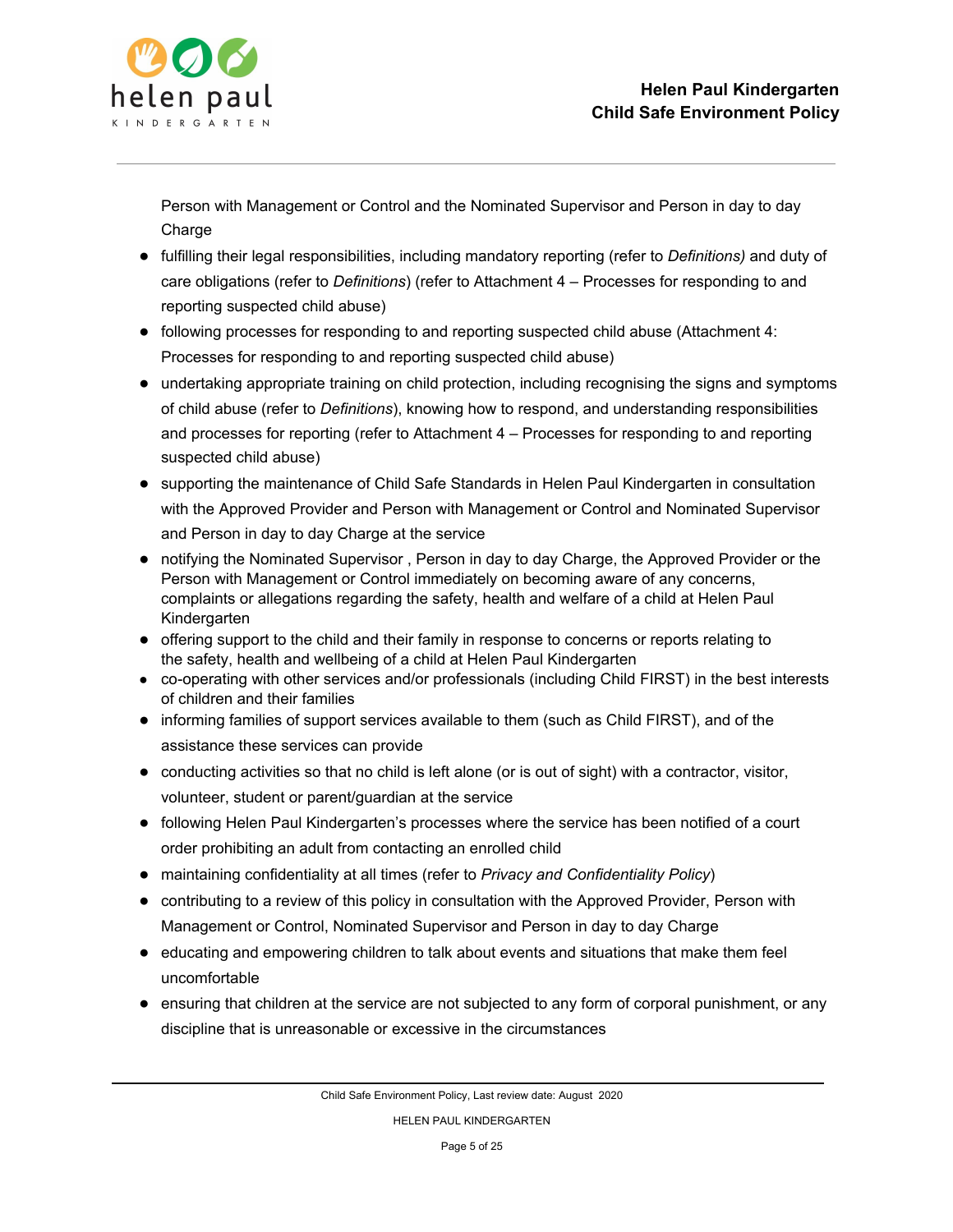

- using appropriate resources and undertaking training to assist with the implementation of this policy (refer to *Sources*)
- abiding by the service's *Code of Conduct Policy* and *Interactions with Children Policy.*

#### **Parents/guardians are responsible for:**

- reading and complying with this policy
- reporting any concerns, including in relation to potential child abuse, to the appropriate child protection authorities or the police if immediate police attention is required
- abiding by Helen Paul Kindergarten's *Code of Conduct.*

**Contactors, volunteers and students, while at the service, are responsible for following this policy and its procedures.**

### **REVIEW**

To assess whether the values and purposes of the policy have been achieved, the Approved Provider or Persons with Management or Control will:

- regularly seek feedback from everyone affected by the policy regarding its effectiveness, particularly in relation to identifying and responding to child safety concerns
- monitor the implementation, compliance, complaints and incidents in relation to this policy
- keep the policy up to date with current legislation, research, policy and best practice
- revise the policy and procedures as part of the service's policy review cycle, or as required
- notify parents/guardians at least 14 days before making any changes to this policy or its procedures (Regulation 172(2)) unless a lesser period is necessary because of a risk.

## **ATTACHMENTS**

- Attachment 1: Background, definitions, sources and service policies
- Attachment 2: Guidelines for incorporation of child safety into recruitment and management of staff
- Attachment 3: Guidelines for incorporation of child safety into recruitment of contractors, volunteers and students
- Attachment 4: Processes for responding to and reporting suspected child abuse

## **AUTHORISATION**

This policy was adopted by the Approved Provider of Helen Paul Kindergarten on **3 August 2020.**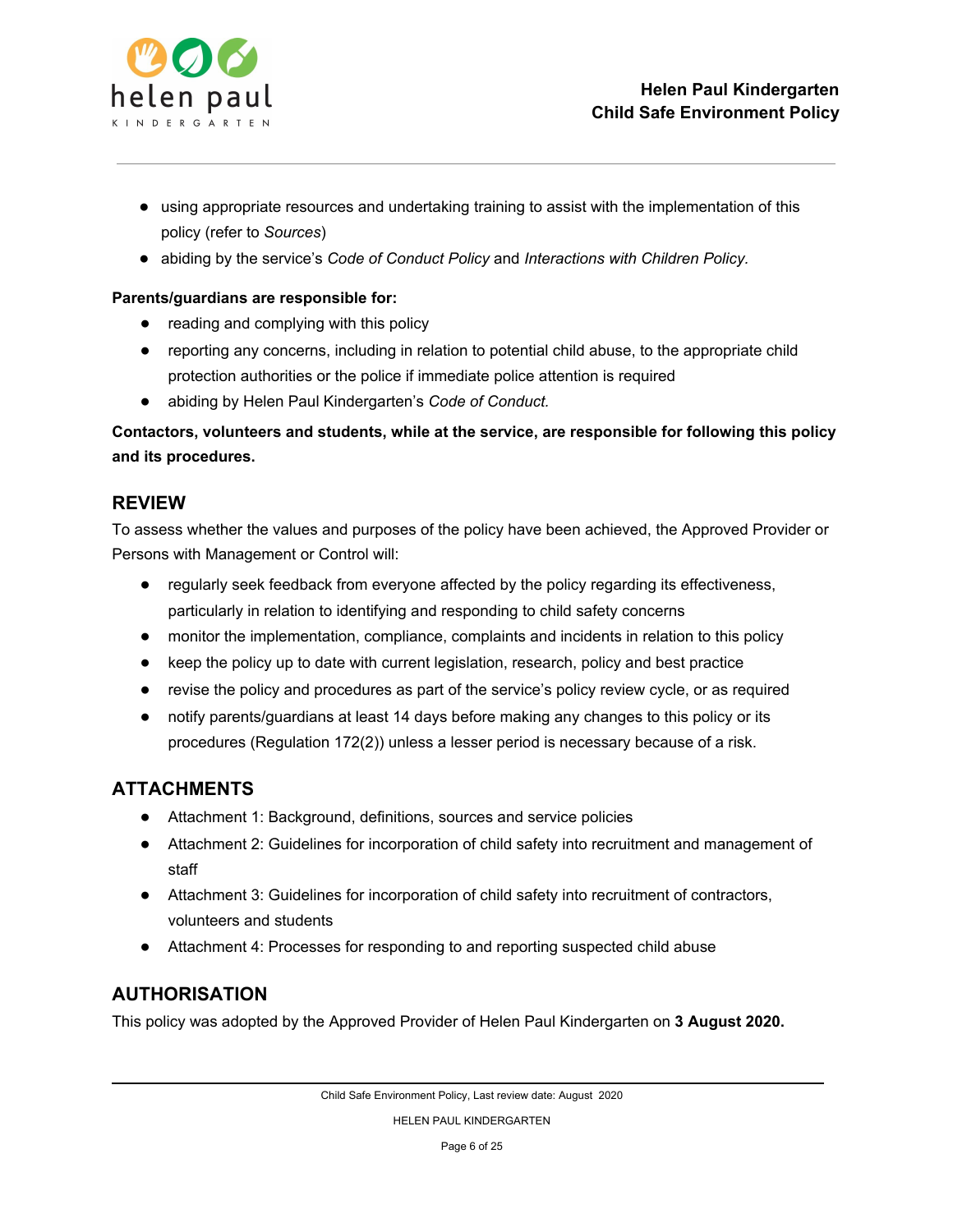

## **REVIEW DATE:** 2023

## **ATTACHMENT 1: Background, Definitions, Sources and Service Policies**

### **BACKGROUND AND LEGISLATION**

### **Background**

A key requirement of the National Law is to ensure the safety, health and wellbeing of children attending education and care services (section 51). Every reasonable precaution must be taken to protect children being educated and cared for by the service from harm and from any hazard likely to cause injury (section 167).

Under the *Education and Care Services National Regulations 2011*, the approved provider of an education and care service must ensure that the nominated supervisors and staff members at the service who work with children are advised of:

- the existence and application of the current child protection law
- any obligations that they may have under that law (regulation 84).

Under the National Quality Standards, management, educators and staff are required to be aware of their roles and responsibilities to identify and respond to every child at risk of abuse or neglect (element 2.2.3). At all times, reasonable precautions and adequate supervision must be provided to ensure children are protected from harm and hazard (element 2.2.1).

Children's services operating under the Children's Services Act 1996 must be operated in a way that ensures the safety of the children being cared for or educated, supports the health and wellbeing of those children and ensures the developmental needs of those children are met (section 25E). The proprietor of a children's service must ensure that every reasonable precaution is taken to protect children being cared for or educated by the service from harm and from any hazard likely to cause injury (section 26).

The Approved Provider, Persons with Management Control, Nominated Supervisor, Persons in Day-to-Day Charge, staff, contractors and volunteers of early childhood services have legal and duty of care obligations to protect children under their supervision and care.

Duty of care obligations (refer to *Definitions*) require the Approved Provider, Person with Management or Control, Nominated Supervisor, Persons in Day-to-Day Charge, and staff to take reasonable steps to protect children from injury that is reasonably foreseeable.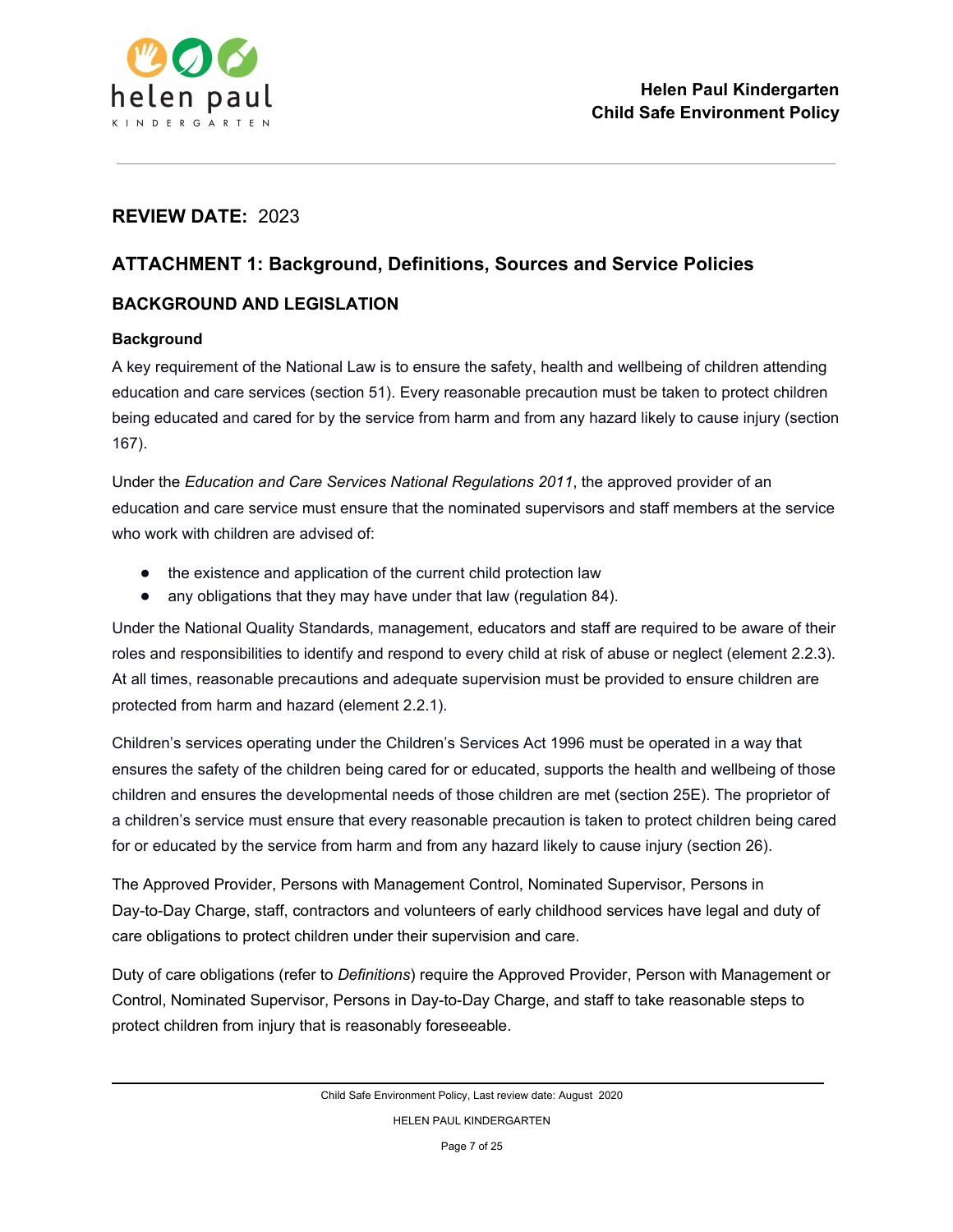

In addition, organisations have a duty of care to take reasonable precautions to prevent the abuse of a child by an individual associated with the organisation while the child is under its care, supervision or authority (refer to Organisational duty of care in *Definitions)*.

The duty will relate to individuals associated with an organisation, including but not limited to committee members, employees, volunteers and contractors.

*The Children, Youth and Families Act 2005* provides the legislative basis for the provision of services to vulnerable children, young people and their families, and places children's best interests at the heart of decision-making and service delivery.

Any person who forms a reasonable belief (refer to *Definitions*), that a child is in need of protection may report their concerns to the Child Protection (refer to *Definitions*).

Early childhood teachers are required to be registered with the Victorian Institute of Teaching and are mandatory reporters (refer to *Definitions*). In addition, all educators with post-secondary qualifications in the care, education or minding of children and employed or engaged in an education and care service or a children's service and all proprietors, nominees of a children's service, approved providers, and nominated supervisors of an education and care service are mandatory reporters.

All mandatory reporters must make a report to Victoria Police and/or Child Protection (refer to *Definitions*) as soon as practicable if, during the course of their roles and responsibilities they form a reasonable belief that:

- A child is likely to suffer, or has suffered, significant harm as a result of physical abuse and/or sexual abuse, **and**
- The child's parents have not protected, or are unlikely to protect, the child from harm of that type.

Victorian organisations that provide services to children are required under the *Child Safety and Wellbeing Act 2005* to ensure that they implement compulsory minimum Child Safe Standards to protect children from harm. The standards aim to drive continuous improvement in the way services prevent and report child abuse and respond to allegations of child abuse. Standard 2 requires services to have a child safe policy or statement of commitment to child safety.

Three **criminal offences** in the *Crimes Amendment (Protection of Children) Act 2014* protect children from child abuse: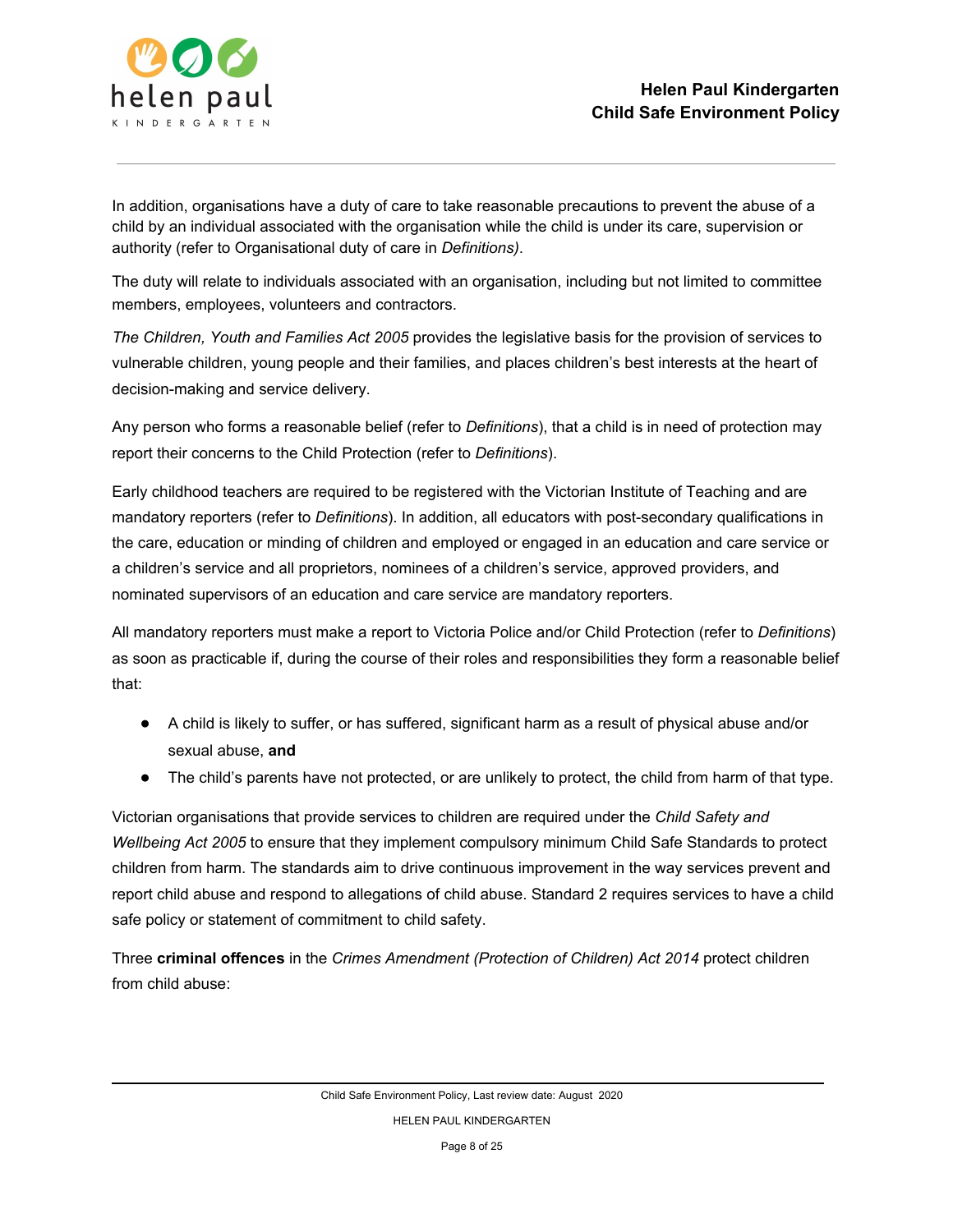

- Failure to disclose: All adults (not just those working with children) have a legal duty to report information about child sexual abuse to Victoria Police. The offence applies to any adult who forms a reasonable belief that a sexual offence has been committed by an adult against a child under 16 and fails to report that information to the Victoria Police.
- Failure to protect: The offence applies to people within organisations who hold positions of authority within an education and care service, such as the Approved Provider, Person with Management or Control, the Nominated Supervisor or the Person in day to day Charge and who know of the substantial risk that another adult associated with the organisation may commit a sex offence and they have the power or responsibility to remove or reduce the risk but negligently fail to do so.
- Grooming offence: The offence targets predatory conduct by an adult with the intent of committing child sexual abuse. Conduct may include communication, including online communication, with a child under the age of 16 or their parents.

### **Legislation and standards**

Relevant legislation and standards include but are not limited to:

- *Children, Youth and Families Act 2005* (Vic)
- *Child Safety and Wellbeing Act 2005* (Vic)
- *Charter of Human Rights and Responsibilities Act 2006* (Vic)
- *● Child Safe Standards (Vic)*
- *Crimes Amendment (Protection of Children) Act 2014* (Vic)
- *Education and Care Services National Law Act 2010* (Vic): including but not limited to Sections 165, 166, 167
- *Education and Care Services National Regulations 2011* (Vic): including but not limited to Regulations 84, 85, 86, 99, 100, 101, 102, 168(2) (h)
- *Education Training and Reform Act 2006* (Vic) (As amended in 2014)
- *Family Law Act 1975* (Cth)
- *National Quality Standard*, including Quality Area 2: Children's Health and Safety
- *Reportable Conduct Scheme* administered by the Commission for Children and Young People (Vic)
- *Working with Children Act 2005* (Vic)
- *Working with Children Regulations 2006* (Vic)

*Wrongs Act 1958* (Vic)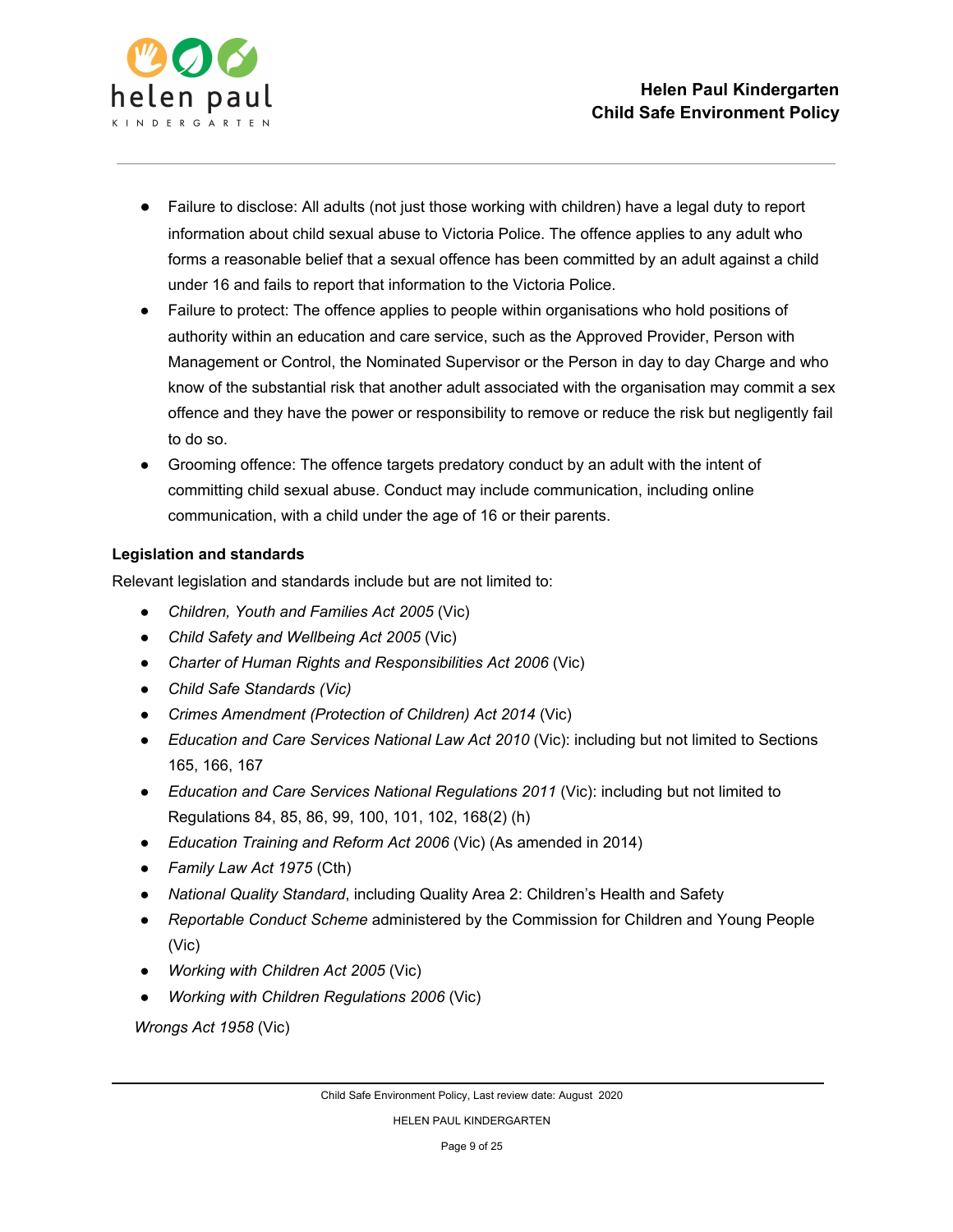

### **DEFINITIONS**

The terms defined in this section relate specifically to this policy. For commonly used terms e.g. Approved Provider, Nominated Supervisor, Regulatory Authority etc. refer to the *General Definitions* section of this manual.

**Abuse:** see Child abuse definition below.

**Child:** A child or young person is a person under 18 years of age.

**Child abuse:** (In the context of this policy) refers to an act or omission by an adult that endangers or impairs a child's physical and/or emotional health or development. Child abuse can be a single incident but often takes place over time. Abuse, neglect and maltreatment (refer to *Definitions*) are generic terms used to describe situations in which a child may need protection. Child abuse includes any and all of the following:

**Physical abuse:** When a child suffers or is likely to suffer significant harm from an injury inflicted by a parent/guardian, caregiver or other adult. The injury may be inflicted intentionally, or be the consequence of physical punishment or the physically aggressive treatment of a child. Physical injury and significant harm to a child can also result from neglect by a parent/guardian, caregiver or other adult. The injury may take the form of bruises, cuts, burns or fractures, poisoning, internal injuries, shaking injuries or strangulation.

**Sexual abuse:** When a person uses power or authority over a child, or inducements such as money or special attention, to involve the child in sexual activity. It includes a wide range of sexual behaviour from inappropriate touching/fondling of a child or exposing a child to pornography, to having sex with a child and grooming with the intent of committing child sexual abuse.

**Emotional and psychological abuse:** When a child's parent or caregiver repeatedly rejects the child or uses threats to frighten the child. This may involve name calling, put downs or continual coldness from the parent or caregiver, to the extent that it significantly damages the child's physical, social, intellectual or emotional development.

**Neglect:** The failure to provide a child with the basic necessities of life, such as food, clothing, shelter, medical attention or supervision, to the extent that the child's health and development is, or is likely to be, significantly harmed.

**Family violence:** When children and young people witness or experience the chronic, repeated domination, coercion, intimidation and victimisation of one person by another through physical, sexual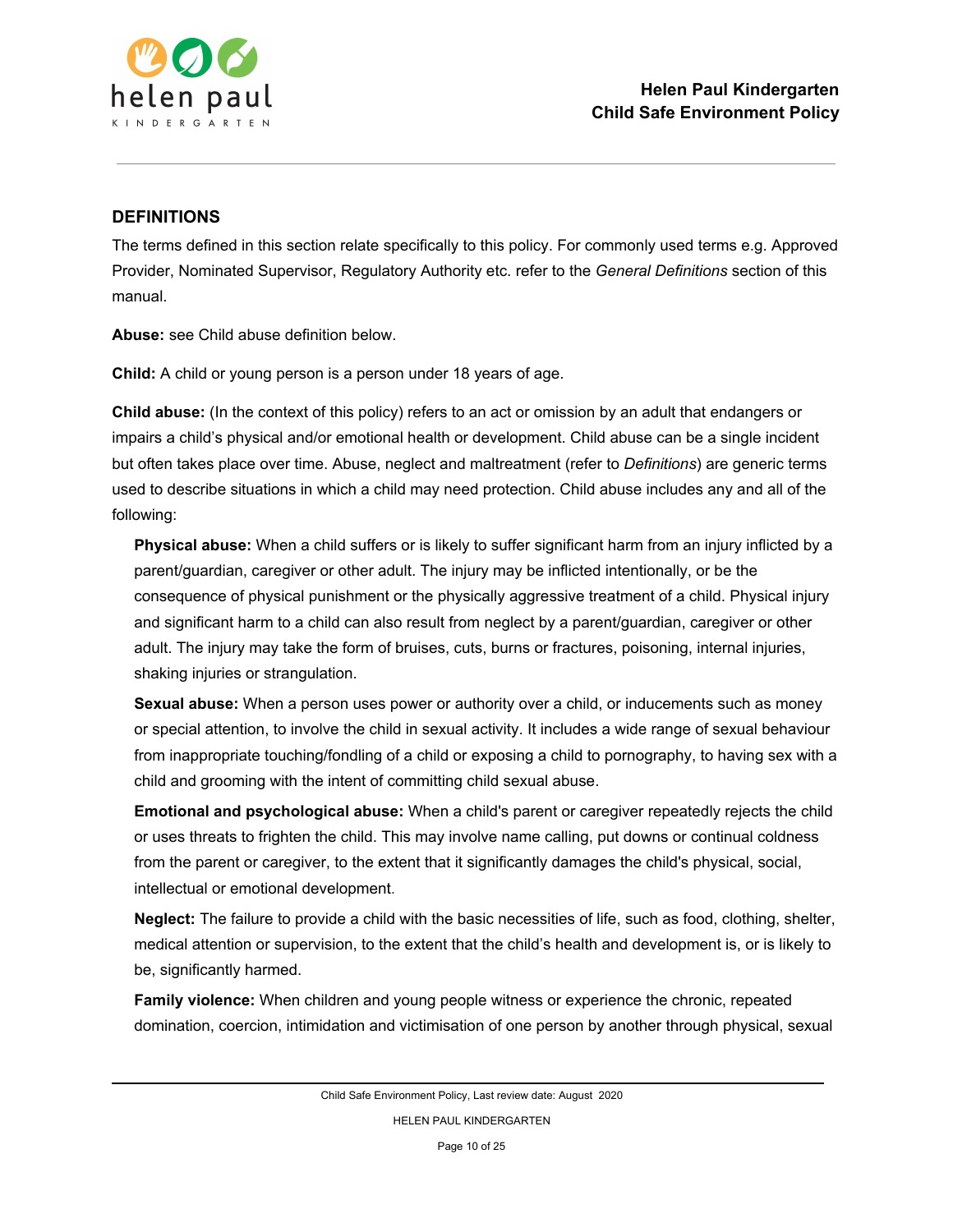

and/or emotional means within intimate relationships. Contrary to popular belief, witnessing episodes of violence between people they love can affect young children as much as if they were the victims of the violence. Children who witness regular acts of violence have greater emotional and behavioural problems than other children.

**Racial, cultural, religious abuse:** Conduct that demonstrates contempt, ridicule, hatred or negativity towards a child because of their race, culture or religion. It may be overt, such as direct racial vilification or discrimination, or covert, such as demonstrating a lack of cultural respect (attitude and values) and awareness (knowledge and understanding) or failing to provide positive images about another culture.

**Bullying:** Repeated verbal, physical, social or psychological behaviour that is harmful and involves the misuse of power by an individual or group towards one or more persons. Bullying occurs when one or more people deliberately and repeatedly upset or hurt another person, damage their property, reputation or social acceptance.

**Child FIRST:** A Victorian community-based intake and referral service linked with Family Services. Child FIRST ensures that vulnerable children, young people and their families are effectively linked to relevant services, including Child Protection.

**Child sex offender:** Someone who sexually abuses children, and who may or may not have prior convictions.

**Child protection:** The term used to describe the whole-of-community approach to the prevention of harm to children. It includes strategic action for early intervention, for the protection of those considered most vulnerable and for responses to all forms of abuse.

**Child protection notification:** A notification to the Child Protection Service by a person who believes that a child is in need of protection.

**Child Protection Service** (also referred to as Child Protection): The statutory child protection service provided by the Victorian Department of Health and Human Services, to protect children and young people at risk of abuse and neglect. This service also works closely with Family Services (including Child FIRST) to support the assessment and engagement of vulnerable children and families in community-based services.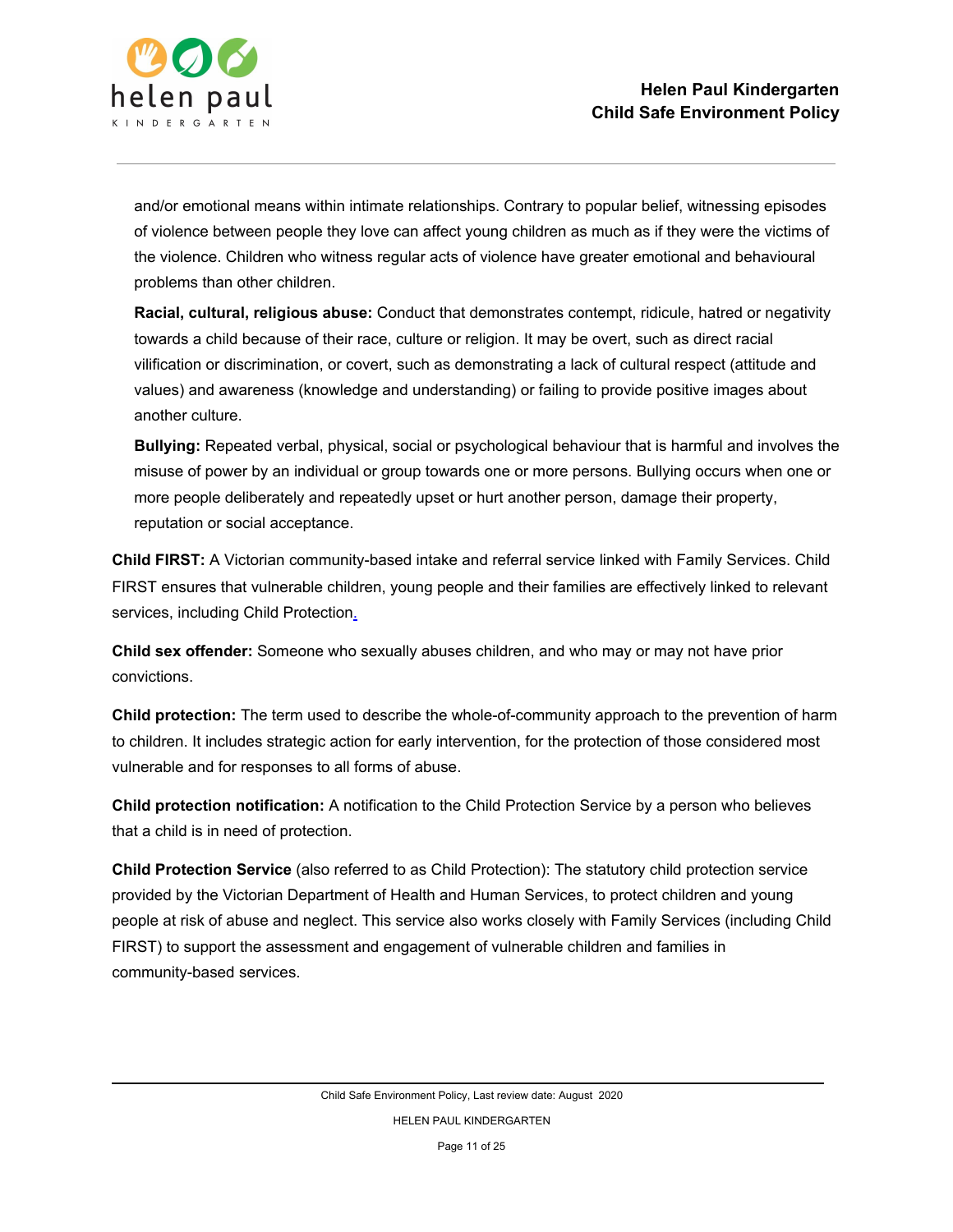

**Code of conduct:** A set of rules or practices that establish a standard of behaviour to be followed by individuals and organisations. A code of conduct defines how individuals should behave towards each other and towards other organisations and individuals in the community (refer to *Code of Conduct Policy*).

**Contractor:** A person or company that undertakes a contract to provide materials or labour to perform a service or do a job. Examples include photographer, tradesperson, people contracted to provide an incursion.

**Disclosure:** (In the context of this policy) refers to a statement that a child or young person makes to another person that describes or reveals abuse.

**Duty of care:** A common law concept that refers to the responsibilities of organisations and staff to provide people with an adequate level of protection against harm and all reasonable foreseeable risk of injury. In the context of this policy, duty of care refers to the responsibility of education and care services and their staff to provide children with an adequate level of care and protection against foreseeable harm and injury.

**Head of organisation:** The heads of organisations under the Reportable Conduct Scheme are required to have systems in place to prevent reportable conduct within their organisation, and systems to enable staff to make reportable allegations. The head of organisation has the powers of the employer. A CEO or Principle Officer is a head of organisation. For stand-alone kindergartens, the head of organisation will usually be the president or another office bearer who consents to the nomination.

**Maltreatment:** (In the context of this policy) refers to physical and/or emotional mistreatment, and/or lack of care of the child. Examples include sexual abuse, the witnessing of family violence and any non-accidental injury to a child.

**Mandatory reporting:** The legal obligation of certain professionals and community members to report when they believe, on reasonable grounds, that a child is in need of protection from harm.

A broad range of professional groups are identified in the *Children, Youth and Families Act 2005* as 'mandatory reporters', including:

- all educators with post-secondary qualifications in the care, education or minding of children and employed or engaged in an education and care service or a children's service
- all proprietors, nominees of a children's service, approved providers, and nominated supervisors of an education and care service.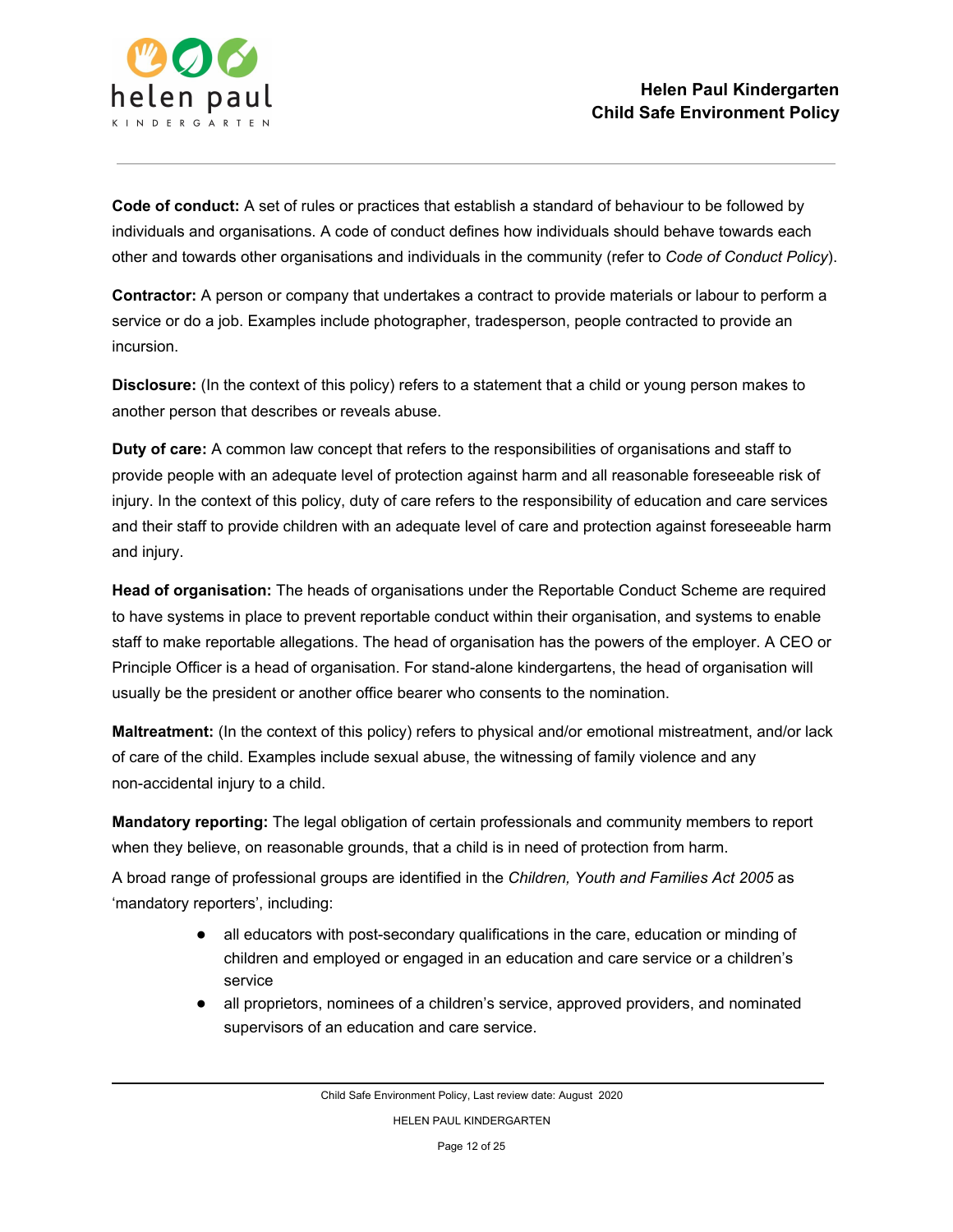

● educators registered with the Victorian Institute of Teaching (VIT).

Mandated staff members must make a report to Victoria Police and/or Child Protection as soon as is practicable if, during the course of acting out their professional roles and responsibilities, they form a belief on reasonable grounds (refer to *Definitions)* that:

- a child has suffered, or is likely to suffer, significant harm as a result of physical and/or sexual abuse (refer to *Definitions)* **and**
- the child's parents/guardians have not protected, or are unlikely to protect, the child from harm of that type.

Mandatory reporters must also follow processes for responding to incidents, disclosures or suspicions of child abuse to fulfil all their legal obligations (refer to Attachment 4: Processes for responding to and reporting suspected child abuse).

**Neglect**: see Child abuse definition above.

**Negligence:** Doing, or failing to do something that a reasonable person would, or would not do in a certain situation, and which causes another person damage, injury or loss as a result.

**Notifiable complaint:** A complaint that alleges a breach of the Act or Regulation, or alleges that the safety, health or wellbeing of a child at the service may have been compromised. Any complaint of this nature must be reported by the Approved Provider to the secretary of DET within 24 hours of the complaint being made (Section 174(2) (b), Regulation 176(2) (b)).

Written notification of complaints must be submitted via the ACECQA porta[l](https://public.nqaits.acecqa.gov.au/Pages/Landing.aspx) [National](https://public.nqaits.acecqa.gov.au/Pages/Landing.aspx) Quality Agenda (NQA) IT [System](https://public.nqaits.acecqa.gov.au/Pages/Landing.aspx). If the Approved Provider is unsure whether the matter is a notifiable complaint, it is good practice to contact DET for confirmation.

**Orange Door:** A free service for adults, children and young people who are experiencing or have experienced family violence and families who need extra support with the care of children.

**Organisational duty of care:** The statutory duty organisations have to take reasonable precautions to prevent sexual and/or physical abuse of a child.

**Offender:** A person who mistreats and/or harms a child or young person.

**Perpetrator:** A person who mistreats and/or harms a child or young person.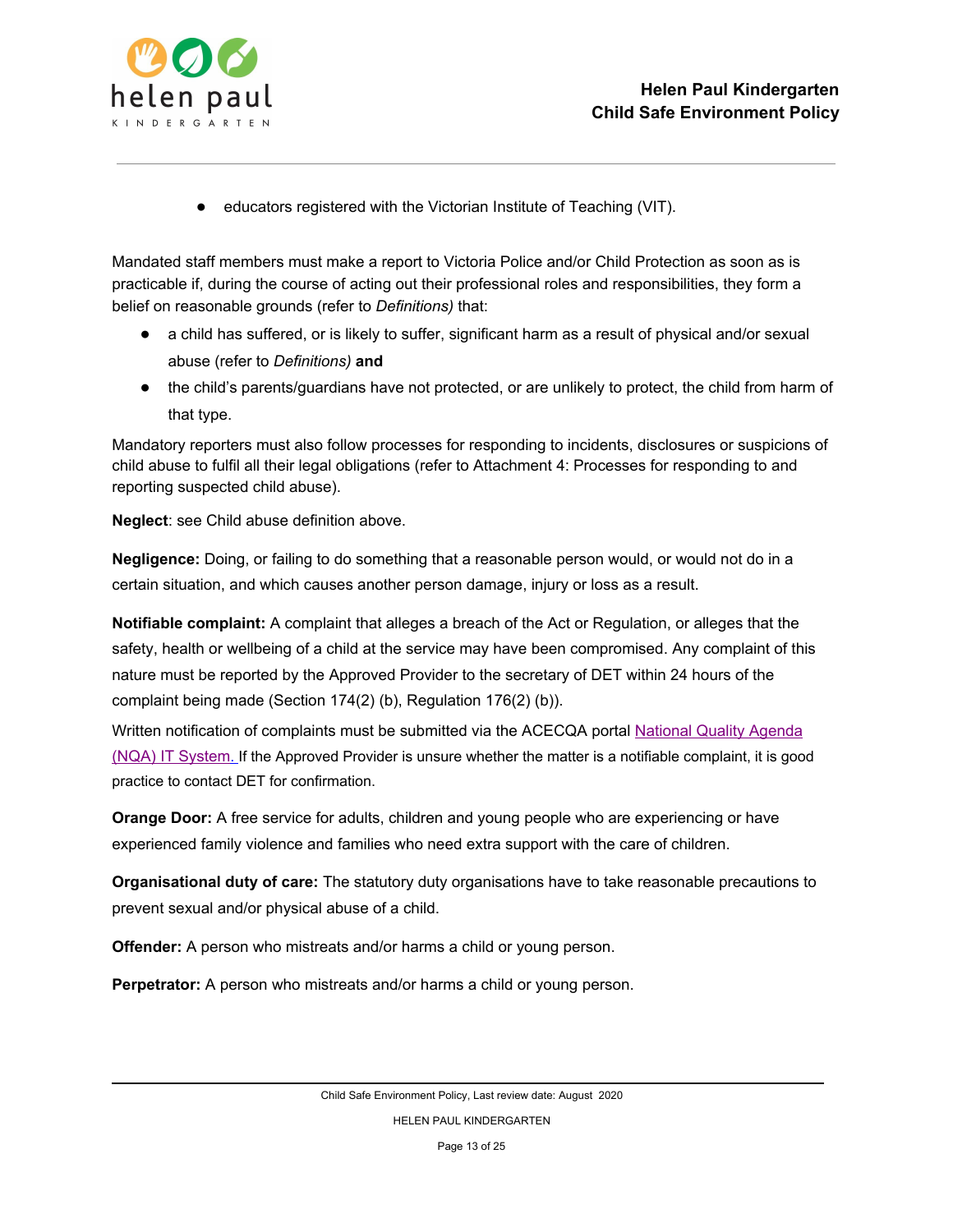

**Reasonable belief/reasonable grounds:** A person may form a belief on reasonable grounds that a child or young person is in need of protection after becoming aware that the child or young person's safety, health or wellbeing is at risk and the child's parents/guardians are unwilling or unable to protect them. There may be reasonable grounds for forming such a belief if:

- a child or young person states that they have been physically or sexually abused
- a child or young person states that they know someone who has been physically or sexually abused (sometimes the child may be referring to themselves)
- someone who knows the child or young person states that the child or young person has been physically or sexually abused
- a child shows signs of being physically or sexually abused
- the person is aware of persistent family violence or parental substance misuse, psychiatric illness or intellectual disability or other factors that are impacting on the child or young person's safety, stability or development
- the person observes signs or indicators of abuse, including non-accidental or unexplained injury, persistent neglect, poor care or lack of appropriate supervision
- a child's/young person's actions or behaviour may place them at risk of significant harm and the parents/guardians are unwilling or unable to protect the child.

**Reportable allegation:** any allegation that an employee, volunteer or student has committed child abuse (refer to *Definitions*)

**Serious incident:** A serious incident (regulation 12) is defined as any of the following:

- the death of a child while being educated and cared for at the service or following an incident at the service
- any incident involving serious injury or trauma while the child is being educated and cared for, which
	- a reasonable person would consider required urgent medical attention from a registered medical practitioner; or
	- the child attended or ought reasonably to have attended a hospital e.g. a broken limb\*
- any incident involving serious illness of a child while that child is being educated and cared for by a service for which the child attended, or ought reasonably to have attended, a hospital e.g. severe asthma attack, seizure or anaphylaxis\*.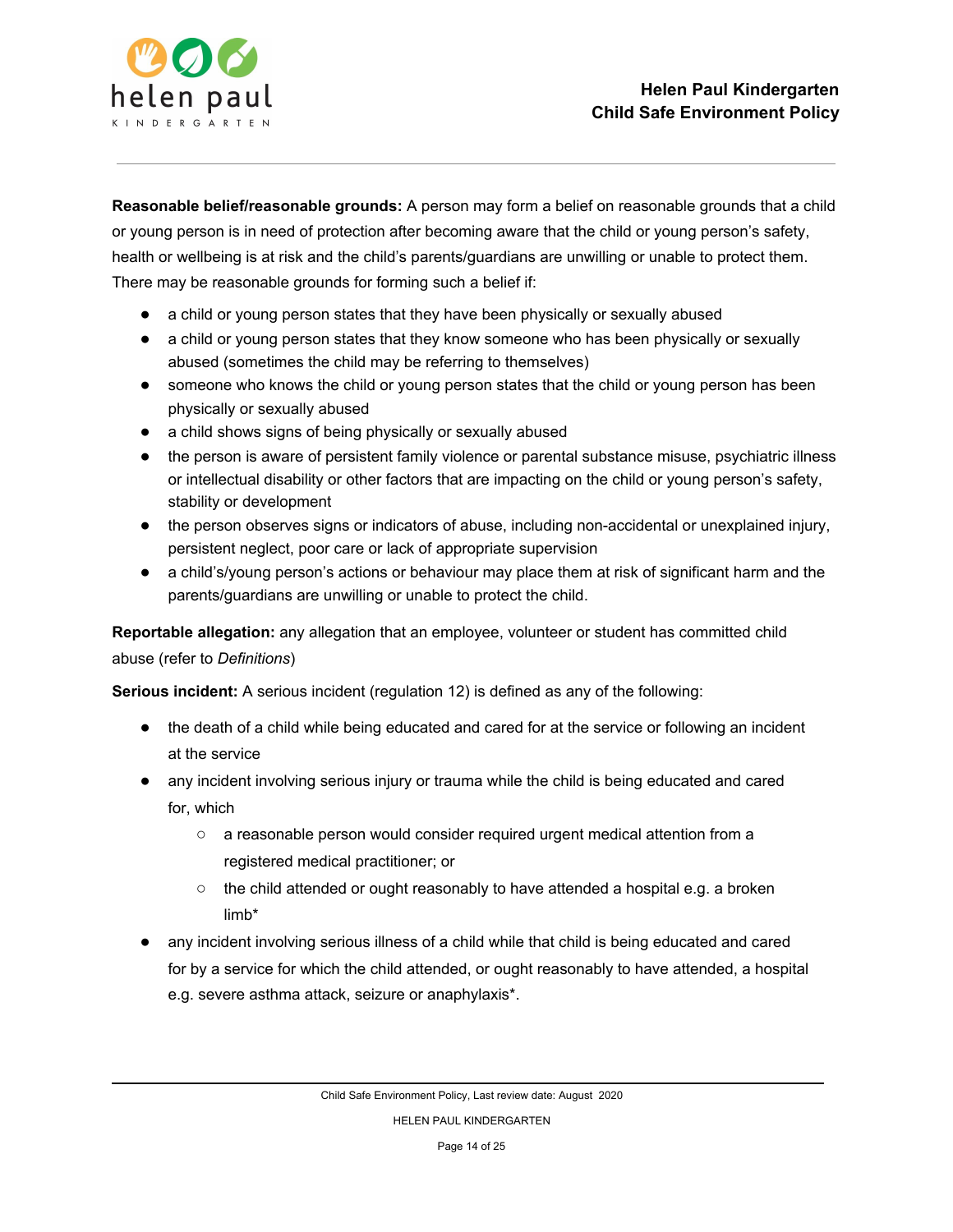

- \*NOTE: In some cases (for example rural and remote locations) a General Practitioner conducts consultation from the hospital site. Only treatment related to serious injury or illness or trauma are required to be notified, not other health matters.
- any emergency for which emergency services attended. NOTE: This means an incident, situation or event where there is an imminent or severe risk to the health, safety or wellbeing of a person/s at an education and care service. It does not mean an incident where emergency services attended as a precaution.
- a child appears to be missing or cannot be accounted for at the service
- a child appears to have been taken or removed from the service in a manner that contravenes the National Regulations
- a child was mistakenly locked in or out of the service premises or any part of the premises.

Examples of serious incidents include amputation (e.g. removal of fingers), anaphylactic reaction requiring hospitalisation, asthma requiring hospitalisation, broken bone/fractures, bronchiolitis, burns, diarrhoea requiring hospitalisation, epileptic seizures, head injuries, measles, meningococcal infection, sexual assault, witnessing violence or a frightening event.

If the approved provider is not aware that the incident was serious until sometime after the incident, they must notify the regulatory authority within 24 hours of becoming aware that the incident was serious.

Notifications of serious incidents should be made through the NQA IT System portal [\(www.acecqa.gov.au\)](http://www.acecqa.gov.au/). If this is not practicable, the notification can be made initially in whatever way is best in the circumstances.

**Volunteer:** Parent/guardian, family member or community member who attends the service to assist the service in some capacity.

**Young person:** In Victoria, under the *Children, Youth and Families Act 2005*, a child or young person is a person under 18 years of age.

### **SOURCES AND RELATED POLICIES**

#### **Sources**

- Australian Human Rights Commission: [www.humanrights.gov.au](https://www.humanrights.gov.au/)
- Betrayal of Trust Implementation[:](http://www.justice.vic.gov.au/) [www.justice.vic.gov.au](http://www.justice.vic.gov.au/)
- Better Health Channel[:](http://www.betterhealth.vic.gov.au/) [www.betterhealth.vic.gov.au](http://www.betterhealth.vic.gov.au/)

HELEN PAUL KINDERGARTEN

Page 15 of 25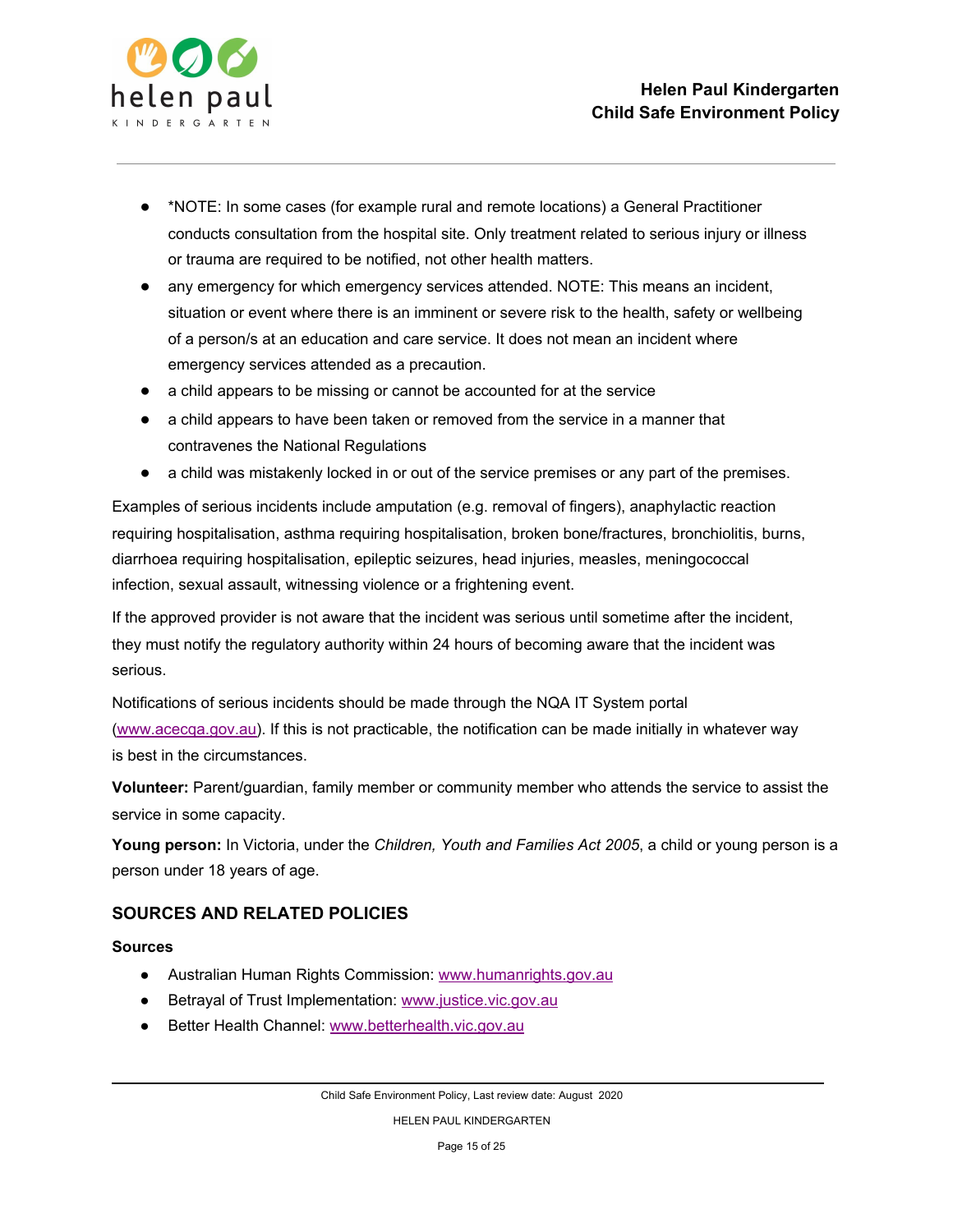

- *Charter of Human Rights and Responsibilities Act 2006* (Vic): www.legislation.vic.gov.au
- *Choose With Care: Child Protection* an information and training program: [www.childwise.net](http://www.childwise.net/)
- Commission for Children and Young People (CCYP): <https://ccyp.vic.gov.au/>
- National Children's Commissioner[:](http://www.humanrights.gov.au/) [www.humanrights.gov.au](http://www.humanrights.gov.au/)
- Department of Education and Training's Protect Portal[:](http://www.education.vic.gov.au/Pages/default.aspx) [www.education.vic.gov.au](http://www.education.vic.gov.au/Pages/default.aspx)
- Safe Supportive Schools Community Working Group: <https://bullyingnoway.gov.au/>
- Service Agreement Information Kit for Funded Organisations:
- <https://fac.dhhs.vic.gov.au/service-agreement-information-kit>
- The United Nations Convention on the Rights of the Child[:](https://www.unicef.org/) [www.unicef.org](https://www.unicef.org/)
- Victorian Institute of Teaching[:](http://www.vit.vic.edu.au/) [www.vit.vic.edu.au](http://www.vit.vic.edu.au/)
- Working with Children (WWC) Check[:](https://www.workingwithchildren.vic.gov.au/) [www.workingwithchildren.vic.gov.au](https://www.workingwithchildren.vic.gov.au/)

### **Service policies**

- *● Acceptance and Refusal of Authorisations Policy*
- *● Code of Conduct Policy*
- *● Complaints and Grievances Policy*
- *● Delivery and Collection of Children Policy*
- *● Incident, Injury, Trauma and Illness Policy*
- *● Inclusion and Equity Policy*
- *● Interactions with Children Policy*
- *● Participation of Volunteers and Students Policy*
- *● Privacy and Confidentiality Policy*
- *● Staffing Policy*
- *● Supervision of Children Policy*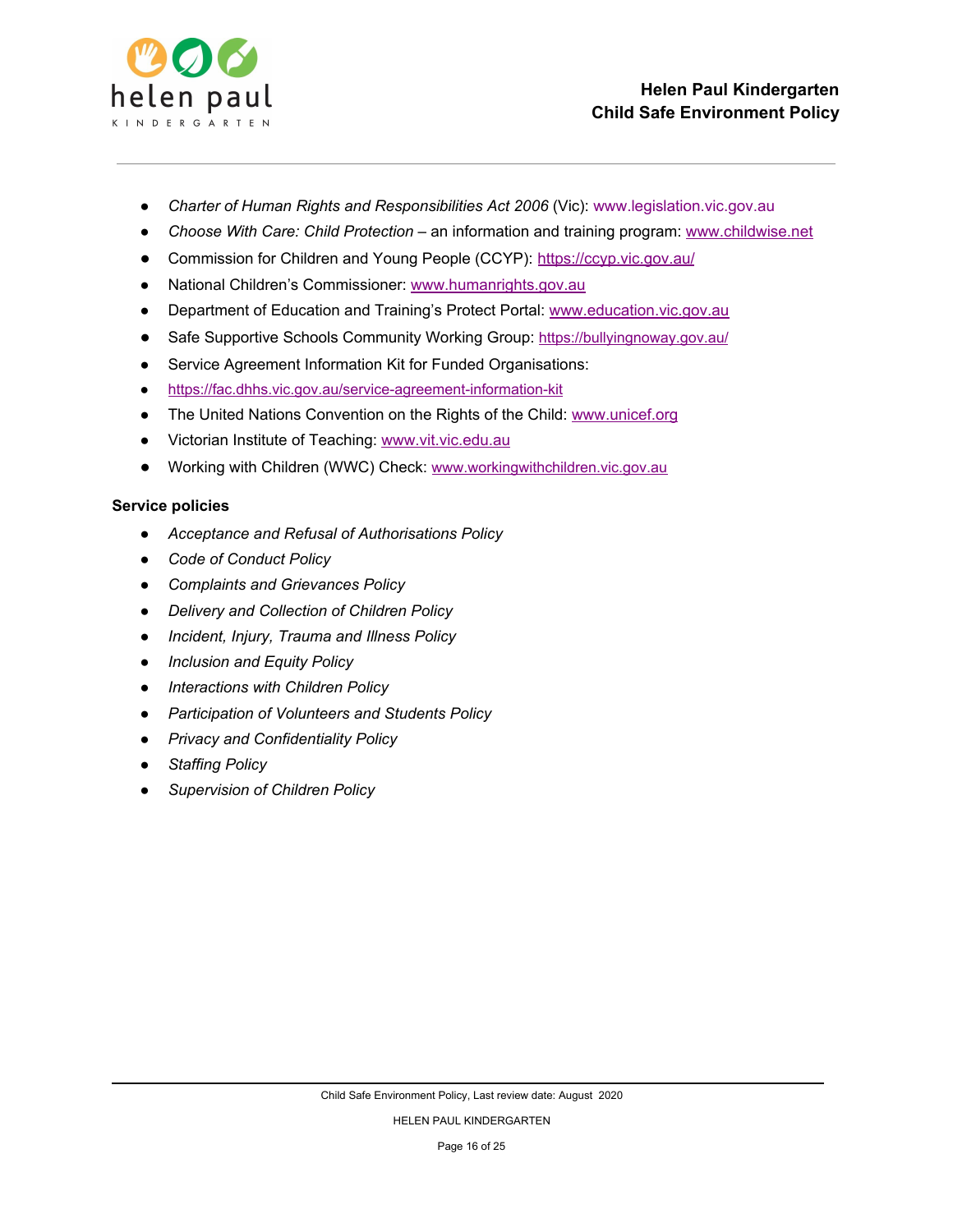

## **ATTACHMENT 2**

# **Guidelines for incorporation of child safety into the recruitment and management of staff**

The following guidelines and processes for the incorporation of child safety into the recruitment and management of staff demonstrate Helen Paul Kindergarten's commitment to maximising the safety of children and deterring unsuitable and inappropriate persons from attempting to work at our service.

### **Preparation for recruitment**

- Include a statement of Helen Paul Kindergarten's commitment to maintaining a child safe environment in the job description
- Job description clearly outlines responsibilities and accountability
- Job advertisements clearly state our commitment to child safety
- Include requirement for a current Working with Children Check (WWCC) or Victorian Institute of Teaching registration
- The template letter of offer includes a statement about what is expected of the staff member in terms of commitment and responsibilities for child safety.

#### **Selection process**

- A minimum of two people are on the interview panel including, where possible, a gender mix and a person external to the service or someone with human resource/interviewing experience
- Questions are behaviour-based and ask the interviewee to provide examples of their past behaviour in specific situations relevant to the job being applied for
- Questions regarding relationships with children are values-based and include a consideration of issues such as professional boundaries, resilience and motivation, teamwork, accountability and ethics
- Questions are based on key selection criteria
- More detail is asked for when answers seem incomplete
- Confirm identity by sighting (and taking a copy of) a driver's licence or a passport
- Verify qualifications and, where relevant, Working with Children Check or Victorian Institute of Teaching registration
- Thorough reference checks: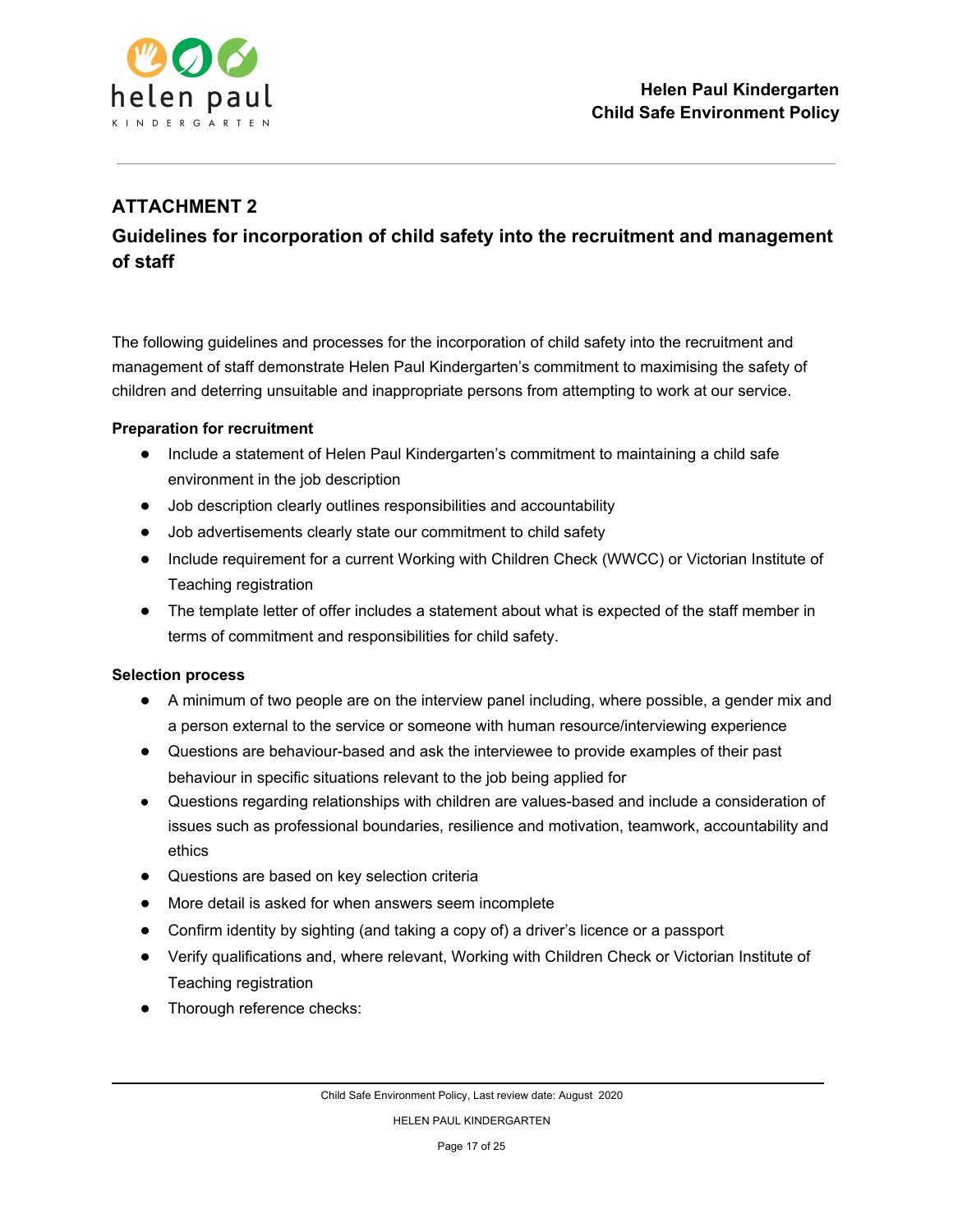

- at least two referees are contacted (including the current or most recent employer or direct line manager) in person or via telephone
- all referees must have observed the applicant working with children first-hand
- referees are asked about the candidate's past behaviour including relationships with children, professional boundaries, resilience and motivation, teamwork, accountability and ethics.
- Orientation and induction covers information about values, attitudes, expectations and workplace practices in relation to maintaining a child safe environment
- Information provided to the new staff member on commencing work at the service includes *Child Safe Environment Policy*, *Code of Conduct Policy*, *Complaints and Grievances Policy* and *Staffing Policy*
- Regular meetings are held between staff members and the Approved Provider or the Person with Management or Control
- A mentoring or buddy system for staff members is in place
- Training and education with regard to child safety and child protection is provided for all staff
- Resources and support are provided for all staff to ensure a child safe environment.

### **Ongoing Management**

- Regular meetings are held between staff and the Approved Provider or Person with Management or Control and child safety is a regular item on the agenda
- Provide supervision to ensure clear expectations about the role, adequate support as well as on-the-job monitoring of their performance
- Performance reviews consider the staff member's contribution to creating a child safe environment
- Regular training and education with regard to child safety, child protection and inclusive practices is provided for all staff
- Resources and support are provided for all staff to ensure a child safe environment
- Have a process to ensure that the registration of all early childhood teachers with Victorian Institute of Training remains current
- Maintain a register of all staff with a WWCC card and regularly check the status of the WWCC cards of all staff to ensure that no one has been given a Negative Notice or had their card revoked or suspended or that it has expired
- Develop processes to deal with a staff member who is given a Negative Notice including ensuring that they do not do any child-related work.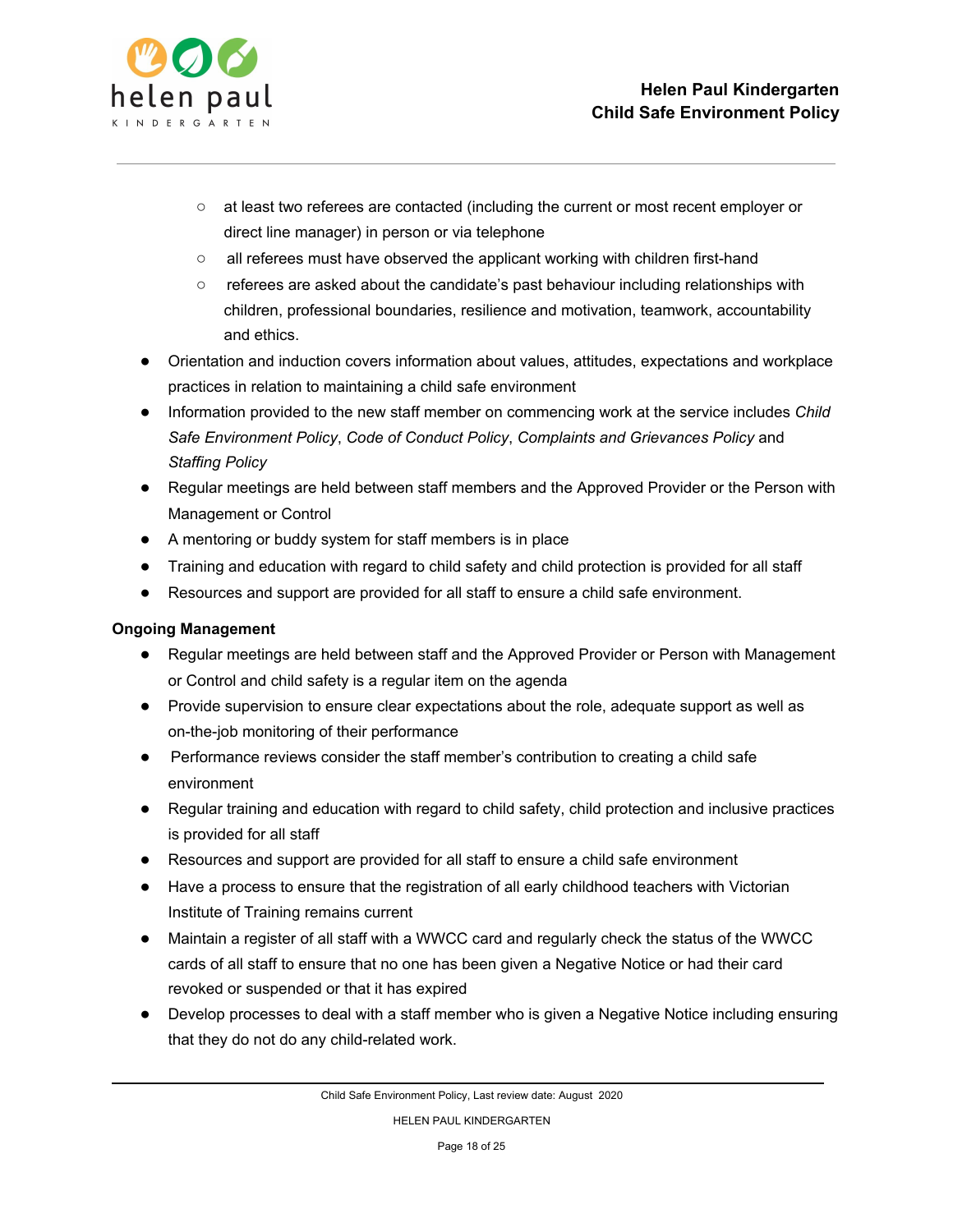

### **ATTACHMENT 3**

# **Guidelines for incorporation of child safety into the recruitment and management of contractors, volunteers and students**

The following guidelines and processes for the recruitment and management of contractors (refer to *Definitions*), volunteers (refer to *Definitions*) and students demonstrates Helen Paul Kindergarten's commitment to maximising the safety of children and deterring unsuitable and inappropriate persons from attempting to work, volunteer or be on student placement at our service.

- Assess the nature of the work or task being undertaken by contractors, volunteers and students to determine whether a position description is required
- Consider whether a screening or recruitment process is relevant to the role and the risks to children
- Ensure a valid Working With Children Check or an exemption applies for people engaged in 'direct contact' in child-related work, including physical contact, face to face contact, oral, written or electronic communication.
- Inform contractors, volunteers and students of policies relevant to their role as part of their orientation to the service
- Provide supervision to ensure clear expectations about the role and responsibilities
- Do not leave contractors, volunteers or students (or visitors) alone with children
- Have conversations about child safety and wellbeing and how the service maintains and responds to issues of safety with contractors, volunteers and students.

HELEN PAUL KINDERGARTEN

Page 19 of 25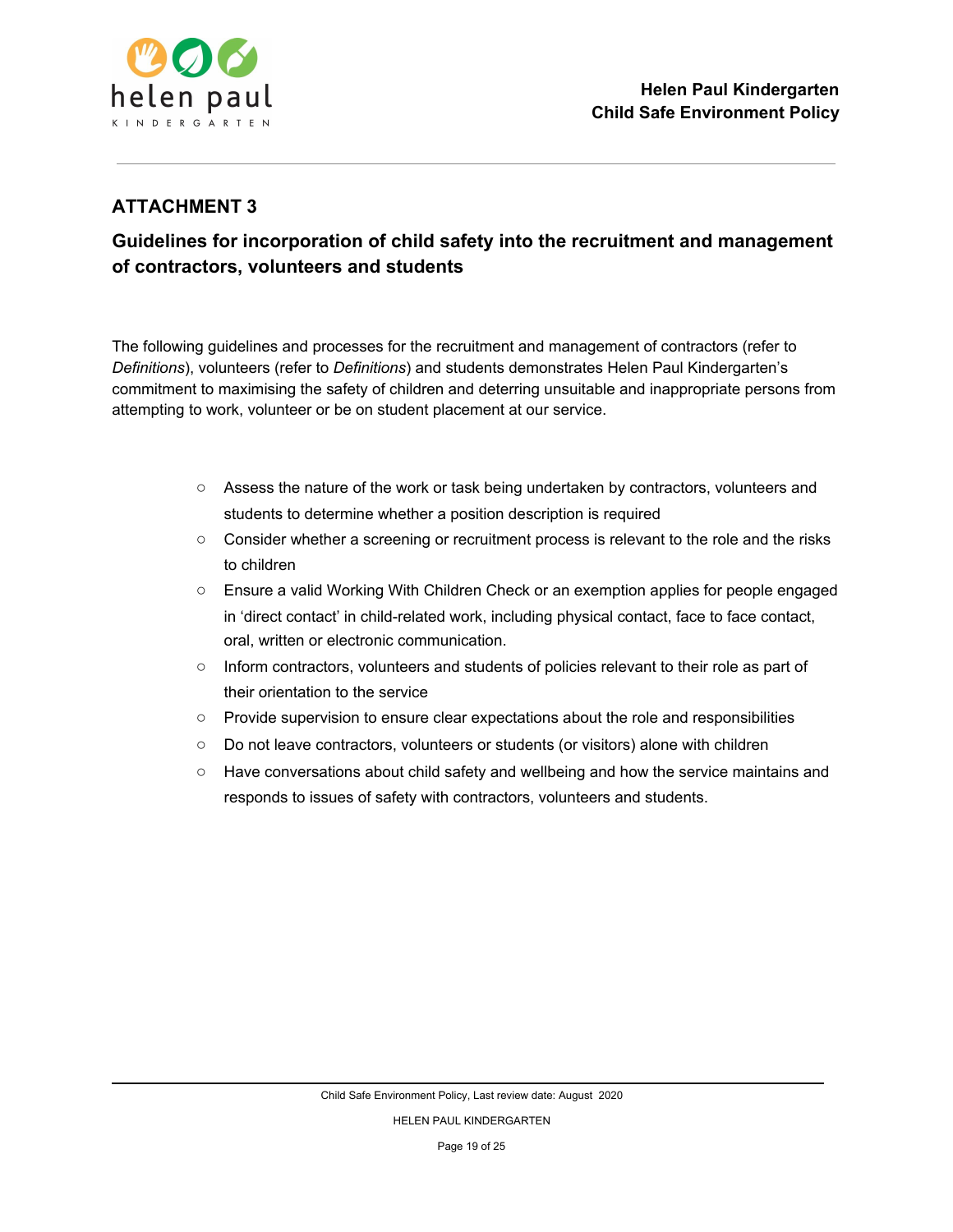

## **ATTACHMENT 4**

## **Processes for responding to and reporting suspected child abuse**

#### **Overview**

- The Approved Provider or staff, including those with mandatory reporting responsibilities (refer to *Definitions*) **must act** when they form a reasonable belief or have a suspicion that a child has been, or is at risk of being abused.
- Staff **must seek advice** from the Approved Provider or Person with Management or Control or DHHS Child Protection, Child First and/or Victoria Police if they are uncertain about whether they have sufficient grounds to form a reasonable belief.
- If staff hold a reasonable belief that a child has been or is at risk of being abused, regardless of the advice of the Approved Provider or Person with Management or Control, or any other staff member, they must **still** make a report to Child Protection and/or Victoria Police.
- The steps outlined in the Department of Education and Training's flowchart: *Four critical actions for early childhood services: Responding to Incidents, Disclosures and Suspicions of Child Abuse,* provides a summary of the critical actions which are to be followed[:](http://www.education.vic.gov.au/Pages/default.aspx) [www.education.vic.gov.au](http://www.education.vic.gov.au/Pages/default.aspx)
- Records are kept about all child safety concerns or complaints. These records contain comprehensive descriptions of incidents/ issues of concern and provide evidence for actions taken, including reports made to statutory authorities or professional bodies and follow-up actions to be completed. The records are stored in accordance with the service's Privacy and Confidentiality Policy.
- Privacy is maintained, and information is disclosed when it promotes the safety or wellbeing of a child.
- Permission is not required from parents/guardians of a child to make a report where abuse is suspected.

#### **Managing a disclosure**

It is very important to validate a child's disclosure, by listening to the child, taking them seriously and responding and acting on the disclosure by implementing the Helen Paul Kindergarten's reporting procedures.

Strategies include: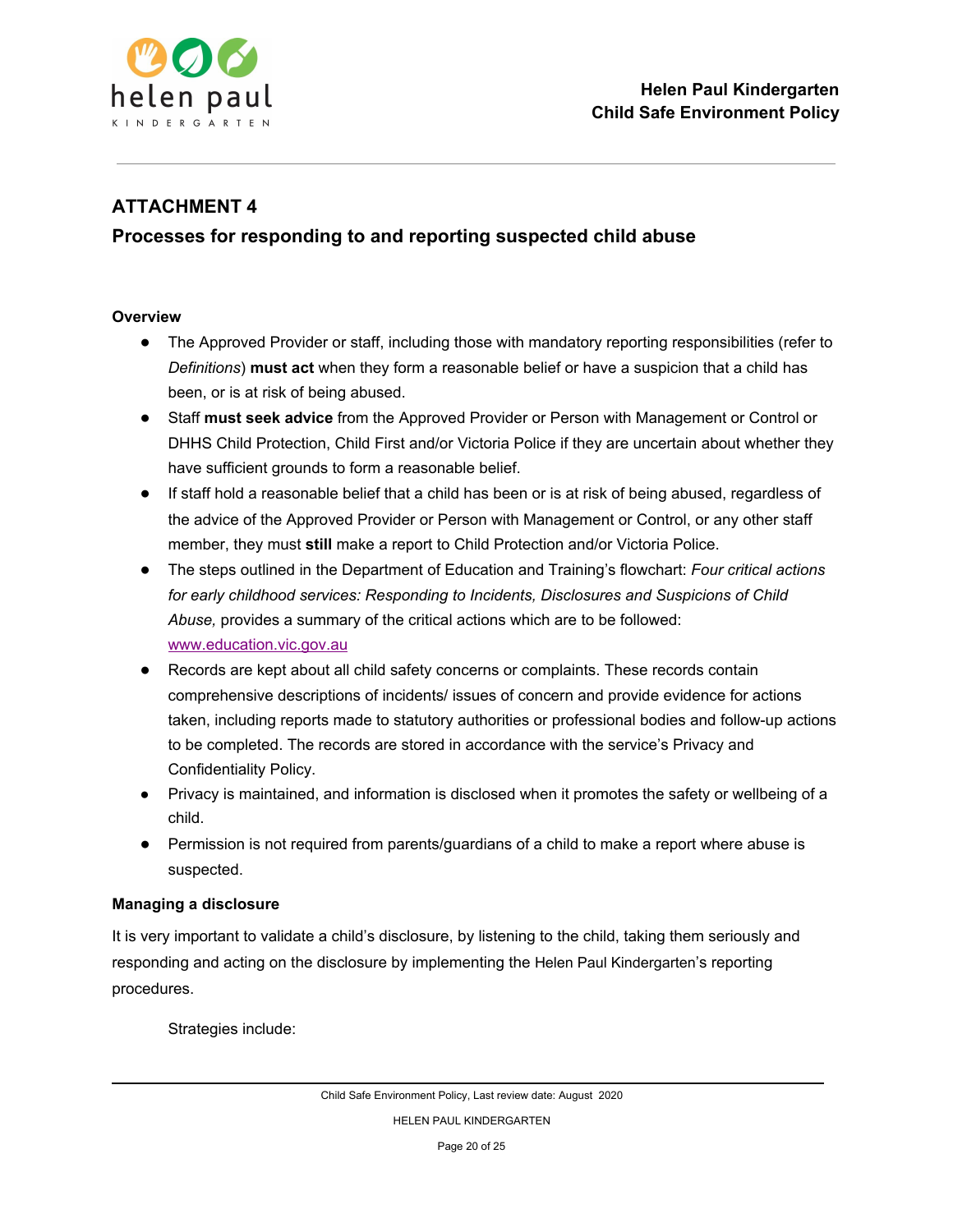

- $\circ$  Let the child talk about their concerns in their own time and in their own words
- Give them your full attention, the time and a quiet space in which to do this and be a supportive and reassuring listener
- Remain calm and use a neutral non-judgmental tone
- Comfort the child if they are distressed
- Record the child's disclosure using the child's words.
- $\circ$  Tell the child that telling you is the right thing to do and that what has happened is not their fault
- Let them know that you will act on this information and that you will need to let other people know so that they can help the child
- It is the role of DHHS Child Protection and Victoria Police to investigate. DO NOT taking any steps to investigate. Avoid asking investigative or invasive questions which may cause the child to withdraw and may interfere with an investigation. Avoid going over information repeatedly.

#### **Reporting to authorities**

- If a child is in immediate danger ensure their safety and call emergency services on 000 for urgent medical and/or police assistance.
- If there is a suspicion of sexual abuse of a child (including grooming) contact Victoria Police.
- If there is an allegation of abuse by a proprietor, staff member, contractor, volunteer, student or visitor within the service, the matter must be immediately reported directly to Victoria Police.
- To report concerns about the immediate safety of a child within their family or the community, call the nearest DHHS office in your region during business hours or after hours the Child Protection Crisis Line on 13 12 78 (24 hours, 7 days a week and toll free within Victoria). Note: this is an emergency service for weekends and after hours only, and cases reported to the Child Protection Crisis Line will be referred to the relevant DHHS office on the following working day
- Provide the following information:
	- the child's name, age and address
	- the reason for believing that the injury or behaviour is the result of abuse or neglect
	- an assessment of immediate danger to the child/ren (the person making the report may be questioned regarding knowledge of the current location of the alleged abuser/s)
	- a description of the injury or behaviour observed
	- the current location of the child
	- knowledge of other services that support or are involved with the family
	- any other information about the family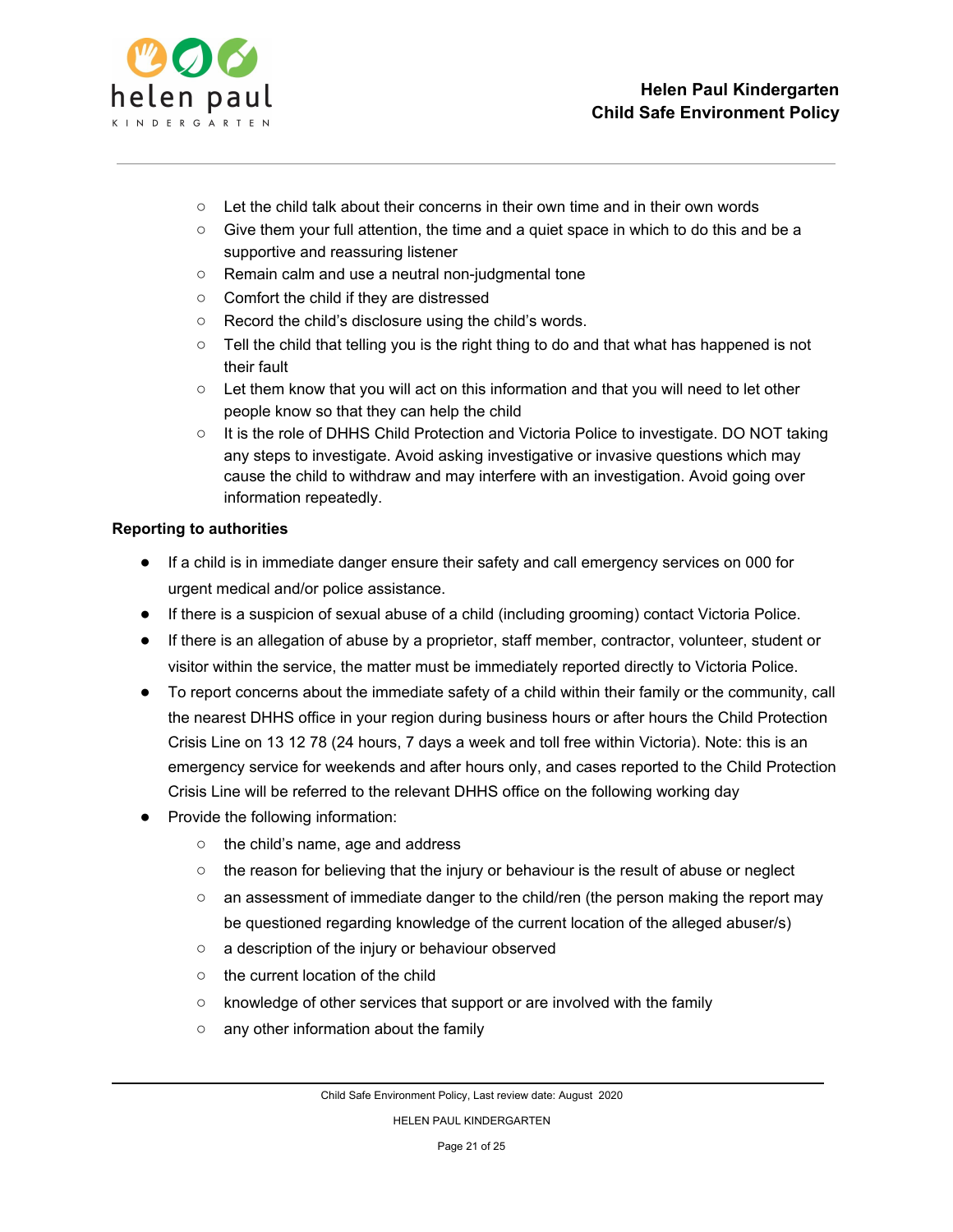

- $\circ$  any specific details that will help the child, such as cultural background, need for an interpreter or disability support requirements.
- A notification should be made, even if the notifier does not have all the necessary information.
- There are two types of notifications to be made in relation to significant concerns for the safety or wellbeing of a child: a referral to Child FIRST (Family Services) or a report to Child Protection (see below).
- Staff must notify the Approved Provider or Person with Management or Control of all incidents, suspicions and disclosures of child abuse
- The Approved Provider or Person with Management or Control must notify DET (through the NQA IT System portal ([www.acecqa.gov.au\)](http://www.acecqa.gov.au/)) of any circumstance arising at the service that poses a risk to the health, safety or wellbeing of a child or children attending the service (Regulation 175 (2) (c) including:
	- occurrences of sexualised play between children
	- where children are being or may be at risk of being subjected to physical, emotional or sexual abuse including instances where children are observed displaying concerning behaviour that may indicate they are being subject to abuse
- Report to the Commission for Children and Young People in line with the requirements of the Reportable Conduct Scheme (see below).

### **Making a referral to Child FIRST/Orange Door**

A referral to **Child FIRST** or **Orange Door (**refer to *Definitions)* should be made if the Approved Provider/staff member has significant concerns for a child's wellbeing and the child is not in immediate need of protection. This may include circumstances when there are:

- significant parenting problems that may be affecting the child's development
- family conflict, including family breakdown
- families under pressure, due to a family member's physical or mental illness, substance misuse, disability or bereavement
- young, isolated and/or unsupported families
- families experiencing significant social or economic disadvantage that may adversely impact on a child's care or development.

Child FIRST/Orange Door ensures that vulnerable children, young people and their families are linked effectively into relevant services, and this may be the best way to connect children, young people and their families with the services they need.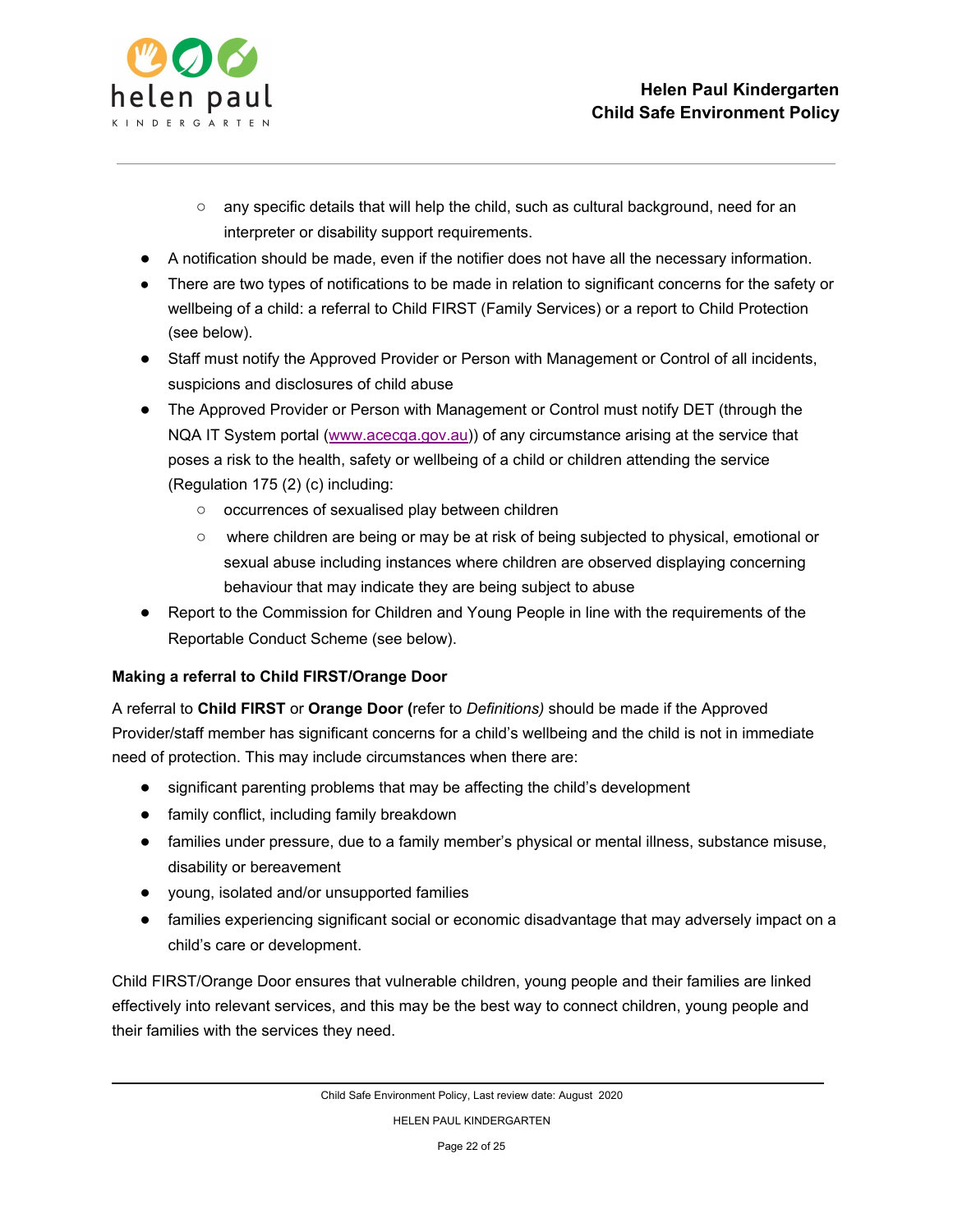

#### **Making a report to Child Protection**

A report to **Child Protection** should be made if, after taking into account the available information, the staff member forms a view that the child **is** in need of protection because:

- the harm or risk of harm has a serious impact on the child's immediate safety, stability and/or development
- the harm or risk of harm is persistent and entrenched, and is likely to have a serious impact on the child's safety, stability and/or development
- the child's parents/guardians are unwilling or unable to protect the child or young person from harm.

Upon receipt of a credible report, Child Protection will seek further information, often from professionals who may already be involved with the child or family, to determine whether further action is required. In determining what steps to take, Child Protection will also consider any concerns previously reported with regard to the child or young person. In most circumstances, Child Protection will inform the notifier of the outcome of investigations.

When reporting concerns of child abuse and/or neglect, it is important to remember that:

- a failure to notify the Department of Health and Human Services is an offence under section 182 of the *Children, Youth and Families Act 2005*
- Child Protection must be notified as soon as practicable
- it is not necessary to prove that abuse has taken place, only to provide reasonable grounds (refer to Definitions) for the belief
- permission from parents/guardians or caregivers is **not required** to make a notification, nor do they need to be informed that a notification is being or has been made
- if a notification is made in good faith, the notifier cannot be held legally liable for any consequences, regardless of the outcome of the notification
- the identity of the notifier will remain confidential unless the notifier chooses to inform the child and/or family, or if the notifier consents in writing to the disclosure of their identity, or if the court decides that this information must be disclosed
- the notifier may have an ongoing role, including:
	- acting as a support person in interviews with the child or young person
	- attending a case conference
	- participating in case-planning meetings
	- continuing to monitor the child's behaviour and their interactions with others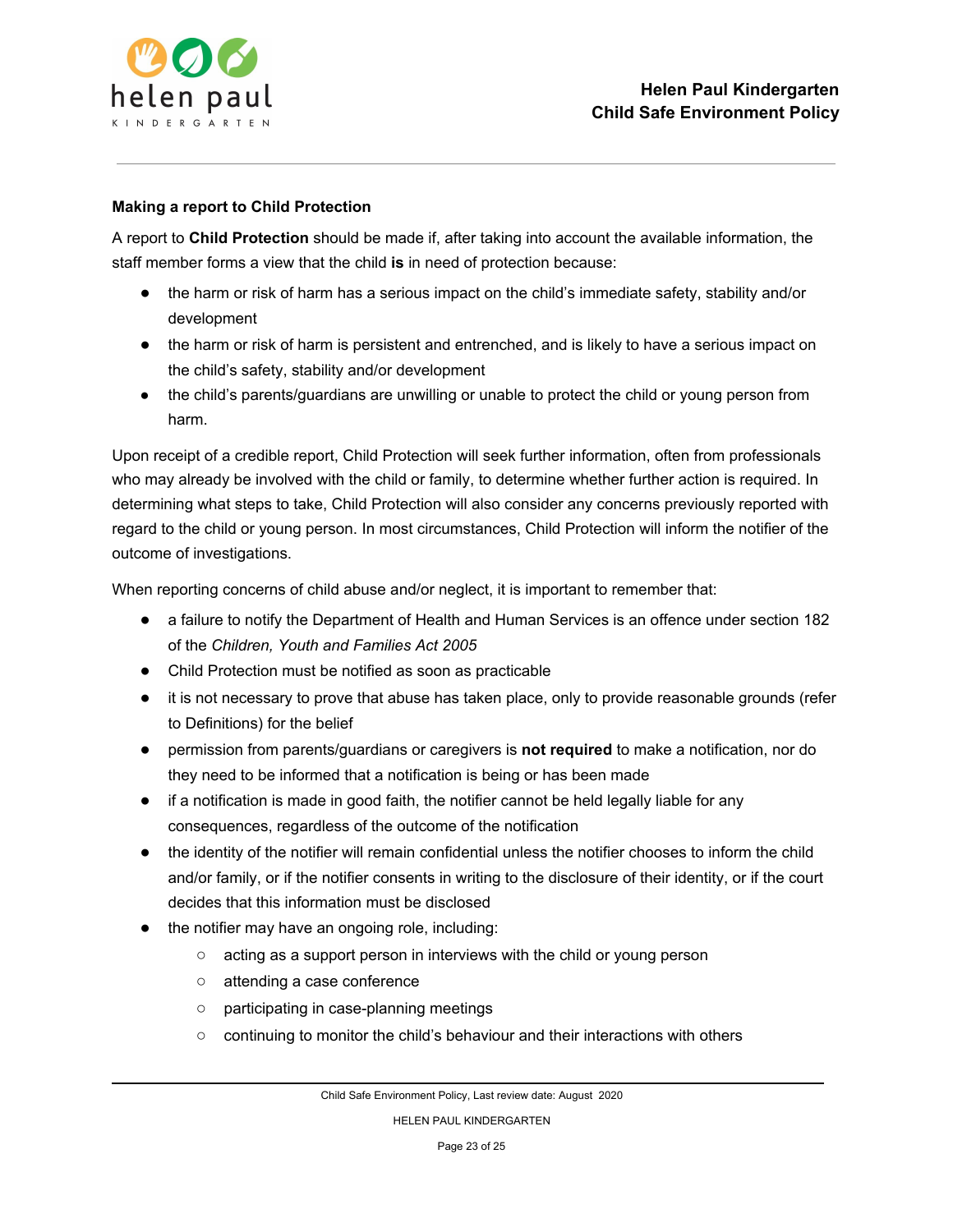

- observing/monitoring the conditions of a protective court order that may relate to access or contact with a parent/guardian and following Helen Paul Kindergarten's procedures where the conditions are breached
- liaising with other professionals and child protection officers in relation to a child or young person's wellbeing
- providing written reports for case-planning meetings or court proceedings in relation to the child's wellbeing or progress.

### **Contacting Parents/Carers**

Parents/guardians should only be advised that a notification has been made after discussion with DHHS Child Protection or Victoria Police to determine what information can be shared.

### **The Reportable Conduct Scheme**

The Approved Provider must initially notify the Commission for Children and Young People of a reportable allegation (refer to *Definitions*) within three business days and update the Commission of progress within 30 calendar days. '

The Approved Provider must also investigate the reportable allegation and provide the findings of the investigation to the Commission. The service must also respond to the Commission when contacted for information.

#### **Support when making a report**

Making the decision to report can be a challenging and it is important to make use of available supports to guide your practice. Support is available from:

- Approved Provider, Person with Management or Control, Nominated Supervisor or Person in day to day Charge
- **DHHS Child Protection and Child First**
- Department of Education and Training staff
- Commission for Children and Young People
- Early Learning Association Australia for member organisations

#### **Resources**